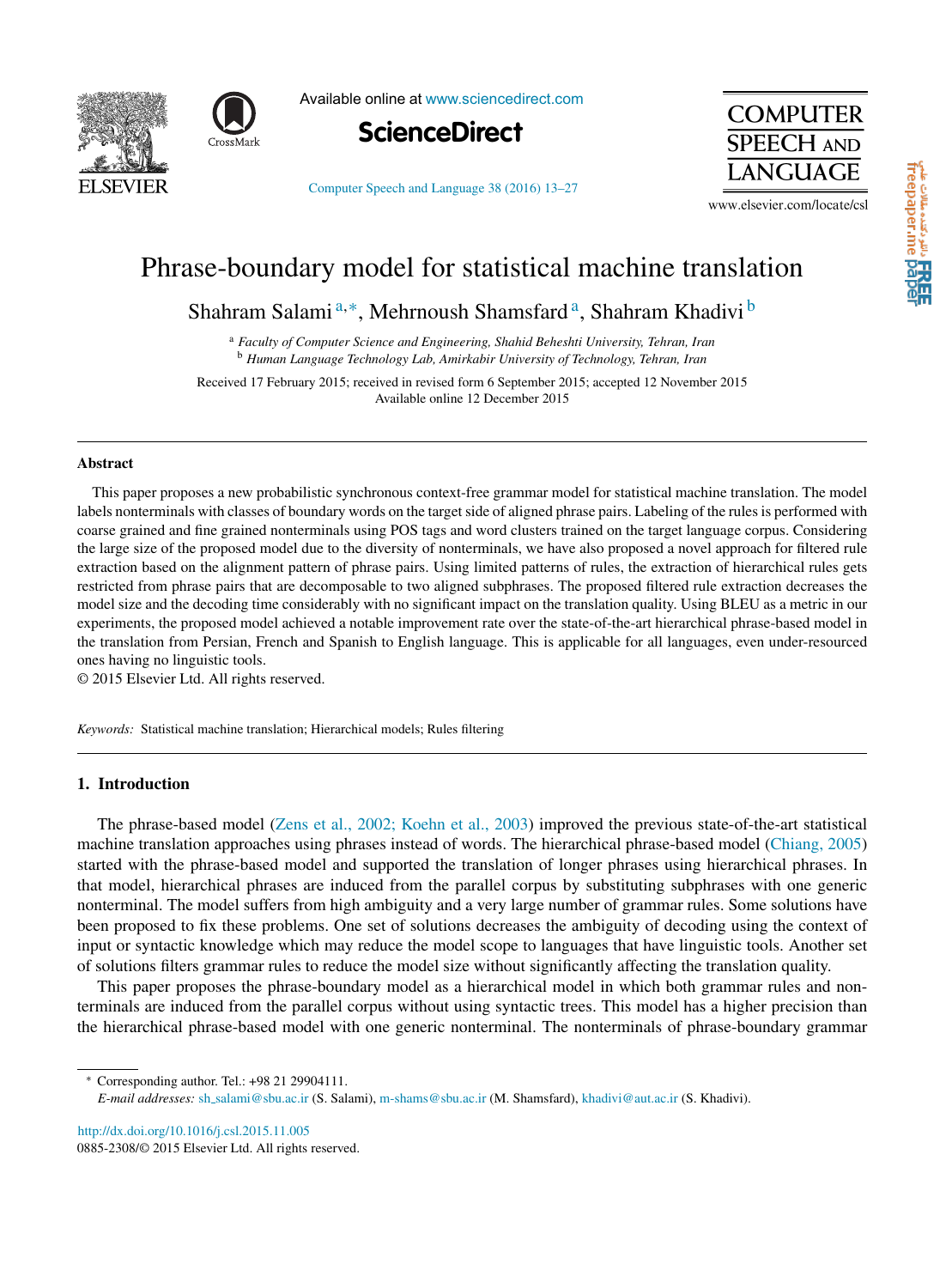are defined by boundary word classes on the target side of aligned phrase pairs. In other words, each phrase pair is known by the first and last word of its target side. For example, the French-English phrase pair < idée possible, feasible idea > is known as *JJ*-*NN* by the concatenation of the boundary POS tags on the English side. Thus, the following rule exists in the phrase-boundary model:

$$
JJ\text{-}NN \to \langle \text{ id\'e e possible, feasible idea } \rangle \tag{1}
$$

Instead of *JJ*-*NN* label, the left hand side of this rule is labeled with the generic nonterminal *X* in the hierarchical phrase-based model. Additionally, word classes can be determined by clustering words on the target training corpus. In this case, the words of the target corpus are clustered in an arbitrary number of word classes. Automatic clustering of the words generalizes the usability of the model to the language pairs for which no linguistic tool may be available. Although defining nonterminals based on source word classes is straightforward, the use of target side word classes is proposed. This is because the translation output can be structured based on the target syntax in the rules, while decoding is directed by the input. Target side syntax has also been used in other models such as SAMT [\(Zollmann](#page-14-0) [and](#page-14-0) [Venugopal,](#page-14-0) [2006\).](#page-14-0) Although the use of both side word classes is possible, it may lead to model sparseness.

In the absence of syntactic categories, the hierarchical phrase-based model uses one generic nonterminal, while the granularity of nonterminals in the proposed phrase-boundary model depends on the number of word classes used. Nonterminal diversity increases the precision of the phrase-boundary model. On the other hand, phrases with the same syntactic category may have different nonterminals in the phrase-boundary grammar, which may result in an extra number of non-overlapped hierarchical rules in the model. Larger models consume more time and memory in the training stage and decoding process. According to the fact that hierarchical rules represent the decomposition pattern of phrase pairs, this paper proposes a novel approach to filter out grammar rules based on the alignment pattern of the phrase pairs. This filtering limitsthe patterns of the hierarchical rules extracted from phrase pairsthat are decomposable to two aligned subphrases.

Thisstudy examined filtered and non-filtered phrase-boundary models with POS tags and automatic word clustering in language pairs with similar and different word ordering. The experiments showed that the proposed filter reduces model size by more than 70% without significantly impacting translation quality. Furthermore, experimental results demonstrated that the phrase-boundary model is a considerable improvement over the hierarchical phrase-based model using BLEU metric for evaluation. The design and implementation method of the proposed model is presented in this paper. Related work is referenced in Section 2. Section [3](#page-2-0) explains the proposed phrase-boundary model. Section [4](#page-4-0) introduces the methods for filtered rule extraction. Section [5](#page-7-0) shows the results of experiments. Finally, the paper is concluded in Section [6.](#page-12-0)

# **2. Related work**

Unsupervised grammar induction based on phrase alignment was introduced by [Chiang](#page-13-0) [\(2005\)](#page-13-0) as hierarchical phrase-based model. This model labeled all nonterminals with one generic label. For better rule selection in the decoding process of the hierarchical phrase-based model, the context of input was used in forms such as POS tags ([He](#page-13-0) et [al.,](#page-13-0) [2008\)](#page-13-0) and CCG (Combinatory Categorial Grammar) tags[\(Haque](#page-13-0) et [al.,](#page-13-0) [2010\).](#page-13-0) Discontinuous generation of target words limits pruning of the decoding space with the target language model. [Watanabe](#page-13-0) et [al.](#page-13-0) [\(2006\)](#page-13-0) generated a target sentence in left-to-right order using hierarchical rules, the target sides of which were in the Greibach Normal Form class. Another work limited decoding space of the hierarchical phrase-based model by avoiding the recursion of hierarchical rules [\(Huck](#page-13-0) et [al.,](#page-13-0) [2012\).](#page-13-0) It used two different nonterminals on the left and right hand sides of hierarchical rules. [Zhou](#page-14-0) et [al.](#page-14-0) [\(2008\)](#page-14-0) scored derivations during translation decoding using syntactic knowledge. The hierarchical phrasebased model was augmented with syntactic categories ([Zollmann](#page-14-0) [and](#page-14-0) [Venugopal,](#page-14-0) [2006\)](#page-14-0) and CCG tags ([Almaghout](#page-13-0) et [al.,](#page-13-0) [2010\)](#page-13-0) to increase model precision. The precision of the proposed hierarchical model was increased with various nonterminals and without using syntactic categories.

There is a long history of using word classes in statistical machine translation. The alignment template model ([Och](#page-13-0) [and](#page-13-0) [Ney,](#page-13-0) [2004\)](#page-13-0) uses word classes to explicitly define word reordering. In some recent work, the classes of the boundary words in the aligned phrases are used to improve reordering in the hierarchical phrase-based model ([Huck](#page-13-0) et [al.,](#page-13-0) [2012\)](#page-13-0) and the phrase-based model [\(Cherry,](#page-13-0) [2013\).](#page-13-0) [Vilar](#page-13-0) et [al.](#page-13-0) [\(2010\)](#page-13-0) induced grammar nonterminals from the training corpus by clustering aligned phrases based on the source and target word classes. They used all words in the phrases, while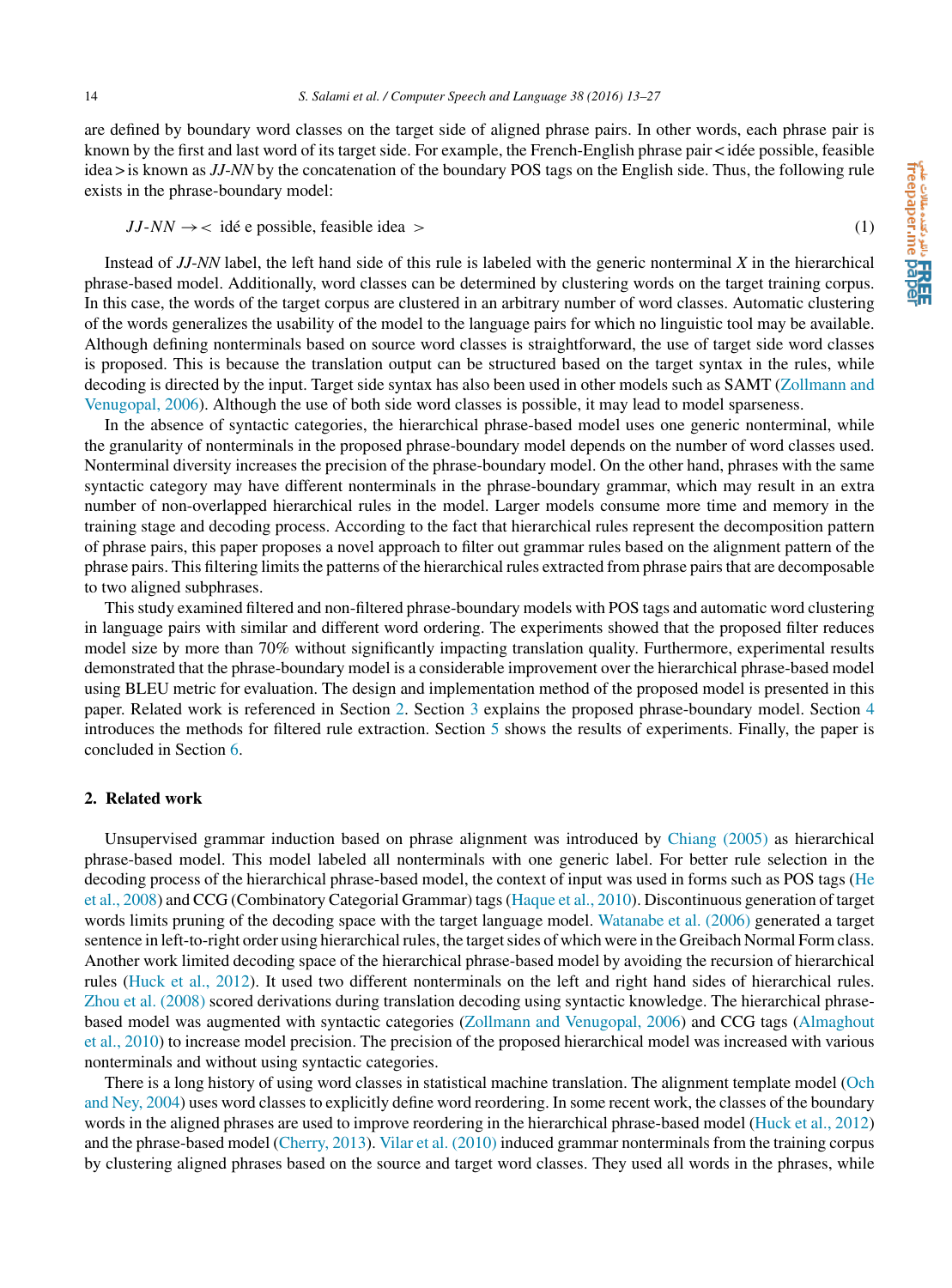<span id="page-2-0"></span>[Zollmann](#page-14-0) [and](#page-14-0) [Vogel](#page-14-0) [\(2011\)](#page-14-0) gave more importance to the boundary words of phrases and showed that translation quality of their model is similar to the SAMT model ([Zollmann](#page-14-0) [and](#page-14-0) [Venugopal,](#page-14-0) [2006\).](#page-14-0)

In comparison with [Zollmann](#page-14-0) [and](#page-14-0) [Vogel](#page-14-0) [\(2011\),](#page-14-0) the current study also labels nonterminals with classes of phrases boundary words, but differs in both labeling of the rules and the methods for extracting them. Firstly, labeling of the rules with both coarse grained (as their work) and fine grained nonterminals are examined in this work. As the nonterminal naming proposed in this paper differs from their work, the translation qualities of two namings are compared with each other in the experiments. Secondly, filtered rule extraction methods proposed in this paper extract far fewer rules than the basic rule extraction method which is also used in their work. Clearly, extraction of smaller grammar requires less time and memory. Moreover, the experiment shows that the filtered grammar has considerably less decoding time than non-filtered one.

There are two approaches to reduce the size of the hierarchical phrase-based model. The first approach filters the extracted grammar rules, and the second one prevents the extraction of too many rules by changing the method of rule extraction. The extracted grammar rules are filtered by discarding monotone rules whose source sides appear only in the monotone rules [\(He](#page-13-0) et [al.,](#page-13-0) [2009\).](#page-13-0) [Iglesias](#page-13-0) et [al.](#page-13-0) [\(2009\)](#page-13-0) categorized the rules to different patterns and filtered out those patterns which could be discarded without significantly impacting translation quality. [Lee](#page-13-0) et [al.](#page-13-0) [\(2012\)](#page-13-0) discarded rules based on the information redundancy encoded in the translation rules. Considering the second approach that changes the extraction of grammar rules, [Sankaran](#page-13-0) et [al.](#page-13-0) [\(2011\)](#page-13-0) examined the alignment probability of words to restrict the extraction of rules from aligned phrase pairs. [Sankaran](#page-13-0) et [al.](#page-13-0) [\(2012\)](#page-13-0) extracted a minimum set of translation rules based on which at least one derivation could be constructed for each phrase pair. The proposed filter in this paper changes the method of rule extraction, too. It reduces the extraction of hierarchical rules from phrase pairs that are decomposable to two aligned subphrases.

# **3. Phrase-boundary model**

A new hierarchical model for statistical machine translation is proposed. The model defines weighted rules in a Probabilistic Synchronous Context-Free Grammar (PSCFG) as phrase-boundary grammar. Grammar rules are automatically extracted from aligned sentence pairs of the parallel training corpus. We donate one aligned sentence pair in the parallel corpus by <*f*, *e*, ∼ >, where *f* is a source sentence, *e* is a target sentence, and ∼ indicates a many-to-many symmetrized word alignment [\(Och](#page-13-0) [and](#page-13-0) [Ney,](#page-13-0) [2003\)](#page-13-0) between source and target sentences. The grammar is defined on a set of aligned phrase pairs over word aligned sentences <*f*, *e*, ∼ > with the conditions that no word is aligned outside the phrase pair and at least one aligned word exists in the phrase pair (Definition 1).

**Definition 1.** For the aligned sentence pair <*f*, *e*, ∼>,  $f_i^j$  stands for the inclusive source substring from position *i* to *j*, and  $e_m^n$  stands for the inclusive target substring from position *m* to *n*; then, <  $f_i^j$ ,  $e_m^n$  > is an aligned phrase pair of <*f*,  $e$ , ∼ > if:

- 1. ∃ $k \in [i, j]$ ,  $k \in [m, n]$ :  $f_k \sim e_k$
- $2. \ \forall k, \acute{\kappa}, \exists f_k \sim e_{\acute{\kappa}}, k \in [i, j] \leftrightarrow \acute{\kappa} \epsilon[m, n]$

In the conditions above,  $f_k$  and  $e_k$  stand for the words in positions  $k$  and  $\kappa$  of the source and target sentences respectively.

The synchronous grammar rules extracted from the aligned phrase pair  $$  have the general form  $X_{m,n}\to<\infty$ ,  $\beta$ , ~>. In this form, both  $\alpha$  and  $\beta$  are strings of terminals and nonterminals, ~ indicates a one-to-one correspondence between nonterminals in  $\alpha$  and  $\beta$ , and  $X_{m,n}$  is the left hand side nonterminal defined as other nonterminals by boundary word classes on the target side (Definition 2).

**Definition 2.** Using a function *C* that returns the word class of its word argument, the corresponding nonterminal of the aligned phrase pair  $\langle f_i^j, e_m^n \rangle$  in which the target side starts with  $e_m$  and ends with  $e_n$  is defined as:

$$
X_{m,n} = \begin{cases} C(e_m) & \underline{Glue} & C(e_n), & m < n \\ C(e_m), & m = n \end{cases}
$$

 $Glue = ' - '(one hyphen as default glue)$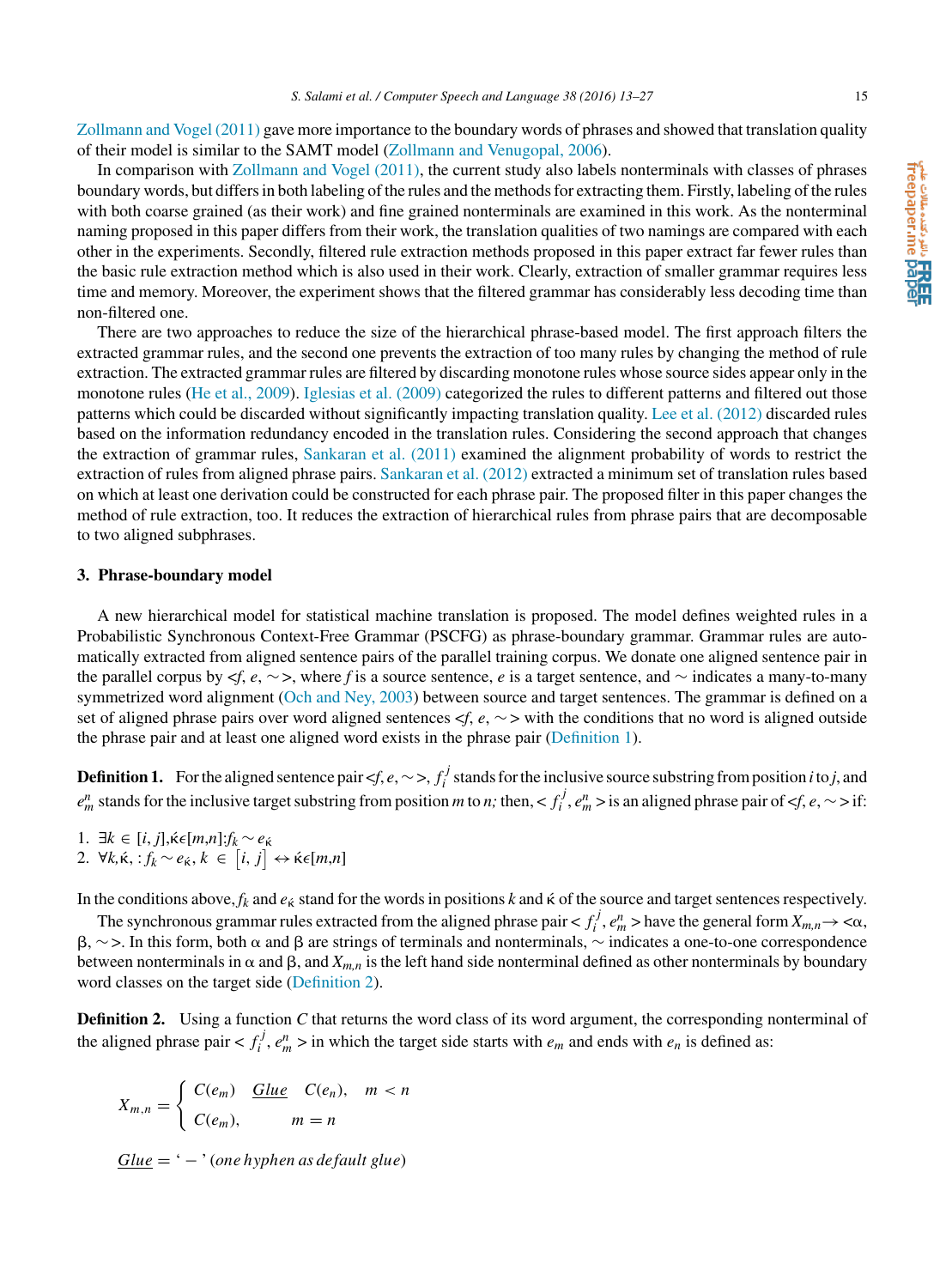

<span id="page-3-0"></span>Fig. 1. Alignment between the French-English sentence pair: <cela ne paraît pas une idée possible, this does not seem a feasible idea>.

According to [Definition](#page-2-0) [2,](#page-2-0) two boundary word classes on the target side are concatenated by one hyphen for phrases with a length greater than one. To achieve more precision, the glue notation could be selected based on the corresponding phrase pair (such as the case examined in the experiments).

The function *C*:  $w \rightarrow \{1, ..., c\}$  maps a word to a word class number, and *c* is a fixed number of word classes. Word classes are defined using POS tags or automatic word clustering on the target training corpus. Automatic word clustering maps a word type from vocabulary to a word class which is not context dependent. In this study, MKCLS tool ([Och,](#page-13-0) [1999\)](#page-13-0) was used, which clusters words to an arbitrary number of word classes. With [Definition](#page-2-0) [2,](#page-2-0) the grammar contains at most  $c^2 + c$  nonterminals for *c* word classes ( $c^2$  nonterminals for multi-word target phrases and *c* nonterminals for single-word target phrases). Using automatic word clustering, the phrase-boundary grammar can be defined with coarse grained or fine grained nonterminals, depending on the number of word classes. As an example of fine grained nonterminals, there are at most 2550 nonterminals for 50 word classes.

Following [Chiang](#page-13-0) [\(2005\),](#page-13-0) grammar has lexical, hierarchical, and glue rules which are induced from the aligned sentences. Lexical rules represent aligned phrase pairs with no nonterminal on the right hand side. Hierarchical rules are defined by substituting subphrases with nonterminals. At most, two nonterminals are allowed on the right hand side of the hierarchical rules. This condition restricts the number of derivations in the decoding of one input span. Glue rules are defined for all grammar nonterminals. These rules support the serial combination of phrases to form the start symbol of the grammar.

To explain the rules and nonterminals of phrase-boundary grammar, consider the alignment between the French sentence and its English translation in Fig. 1. Using POS tags for word classes, the following lexical rules are extracted from phrase pairs highlighted with thickened lines in this figure:

| $VBZ-VB \rightarrow \le$ ne paraît pas, does not seem $>$ |  |
|-----------------------------------------------------------|--|
|-----------------------------------------------------------|--|

$$
JJ\text{-}NN \to \langle \text{ide possible}, \text{feasible idea} \rangle \tag{3}
$$

$$
DT-NN \rightarrow \langle
$$
une idée possible, a feasible idea  $>$  (4)

Hierarchical rules are defined by substituting subphrases with nonterminals. For example, the following hierarchical rules are extracted from the bordered phrase pairs in Fig. 1:

$$
VBZ-VB \to \text{ce } VB^{-1} \text{ pas, does not } VB^{-1} \to \tag{5}
$$

$$
JJ\text{-}NN \to \lt NN^{-1}JJ^{-2}, JJ^{-2}NN^{-1} \gt (6)
$$

$$
JJ-NN \to <\text{idee }JJ^{\sim 1}, JJ^{\sim 1} \text{ idea} \tag{7}
$$

$$
JJ-NN \to \langle NN^{-1} \text{ possible, feasible } NN^{-1} \rangle \tag{8}
$$

$$
DT\text{-}NN \to \lt D T^{-1} J J - NN^{-2}, DT^{-1} J J - NN^{-2} \gt (9)
$$

$$
DT\text{-}NN \to \lt \text{une } JJ - NN^{\sim 1}, \text{ a } JJ - NN^{\sim 1} \gt (10)
$$

$$
DT-NN \to \langle \text{une } NN^{\sim 1} \text{ possible, a feasible } NN^{\sim 1} \rangle \tag{11}
$$

As mentioned before, the notation ∼ indicates a one-to-one correspondence between nonterminals on the source and target side.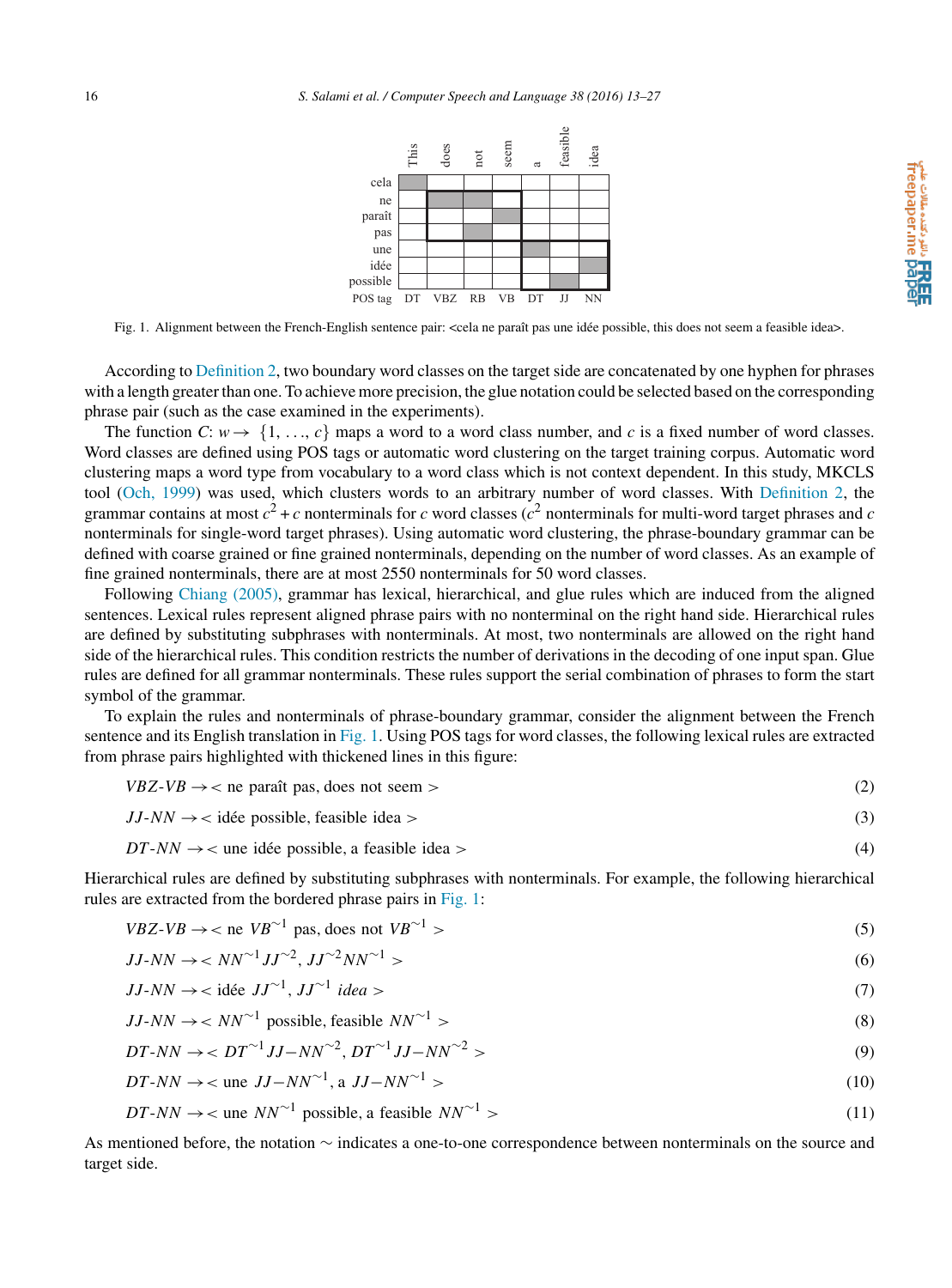<span id="page-4-0"></span>Above hierarchical rules are supported by other lexical rules such as:

$$
DT \to \langle \text{une}, \text{a} \rangle \tag{12}
$$

$$
NN \to <\text{ide}, \text{idea} \tag{13}
$$

Glue rules are defined for all grammar nonterminals to support their derivation from the start symbol of grammar. For example, the following glue rules are defined for *JJ*-*NN* nonterminal (*S* is the start symbol of grammar):

$$
S \to \langle JJ\text{-}NN^{\sim 1}, JJ\text{-}NN^{\sim 1} \rangle \tag{14}
$$

$$
S \rightarrow \langle S^{\sim 1} J J \cdot N N^{\sim 2}, S^{\sim 1} J J \cdot N N^{\sim 2} \rangle \tag{15}
$$

The decoding process searches among possible derivations of the source sentence by different rules to find the derivation with the lowest cost. The weights of rules are computed in a log-linear model [\(Och](#page-13-0) [and](#page-13-0) [Ney,](#page-13-0) [2002\)](#page-13-0) based on the features extracted for each rule. Rule features have a zero value for the glue rules. Based on [Chiang](#page-13-0) [\(2005\),](#page-13-0) a penalty for using binary glue rules (such as rule 15) was considered in this study. The bigger penalty value gives more preference to the hierarchical rules over the serial combination of phrases with glue rules. In decoding, there is no limit on the length of input which is accepted by one glue rule; therefore, a whole sentence can be accepted by glue rules.

## **4. Filtered rule extraction**

The phrase-boundary model, like other hierarchical models, extracts a huge number of hierarchical rules. As mentioned earlier, the base method of rule extraction uniformly extracts hierarchical rules from all aligned phrase pairs by substituting subphrases with nonterminals. To decrease the number of hierarchical rules in the proposed model, the method of rule extraction is changed. This novel approach restricts the patterns of hierarchical rules based on the alignment pattern of phrase pairs. In this paper, the frequent phrase pairs that are decomposable to two aligned subphrases (Definitions 3 and 4) are considered. This filtering is based on the fact that 2-decomposable phrase pairs can be presented by simpler hierarchical rules containing fewer strings of words and nonterminals.

**Definition 3.** An aligned phrase pair  $\langle f_i^j, e_m^n \rangle$  is 2-decomposable if:

•  $\exists k \in [i, j)$ ,  $\exists a, b, c, d \in [m, n] : \langle f_i^k, e_a^b \rangle$  and  $\langle f_{k+1}^j, e_c^d \rangle$  are aligned phrase pairs.

**Definition 4.** An aligned phrase pair  $\langle f_i^j, e_m^n \rangle$  is **monotone** 2-decomposable if:

•  $\exists k \in [i, j)$ ,  $\exists a, b, c, d \in [m, n]$ ,  $b < c < f_i^k$ ,  $e_a^b >$  and  $\langle f_{k+1}^j, e_c^d >$  are aligned phrase pairs.

In other words, a 2-decomposable phrase pair has at least two aligned subphrases on the source and target sides with no overlap in their spans that cover the source side phrase. According to the condition  $b < c$  in Definition 4, the source and target subphrases have the same order in a monotone 2-decomposable phrase pair. Therefore, a subset of 2-decomposable phrase pairs is monotone 2-decomposable. Considering the conditions of aligned phrase pairs in [Definition](#page-2-0) [1,](#page-2-0) the words outside the target subphrases of 2-decomposable phrase pairs  $(e_a^b$  and  $e_c^d)$  are unaligned.

Fig. 2 presents two examples of 2-decomposable phrase pairs (Definition 3) according to the alignment of words in [Fig.](#page-3-0) 1. Phrase pair (a) in this figure is a monotone 2-decomposable phrase pair (Definition 4). Some aligned phrase pairs are not decomposable to distinct subphrases. For example, the phrase pair <ne paraît pas, does not seem> is not 2-decomposable according to the word alignment in [Fig.](#page-3-0) 1. Experiments in this study showed that the majority of



Fig. 2. Examples of (a) monotone and (b) cross alignment. between subphrases of 2-decomposable phrase pairs.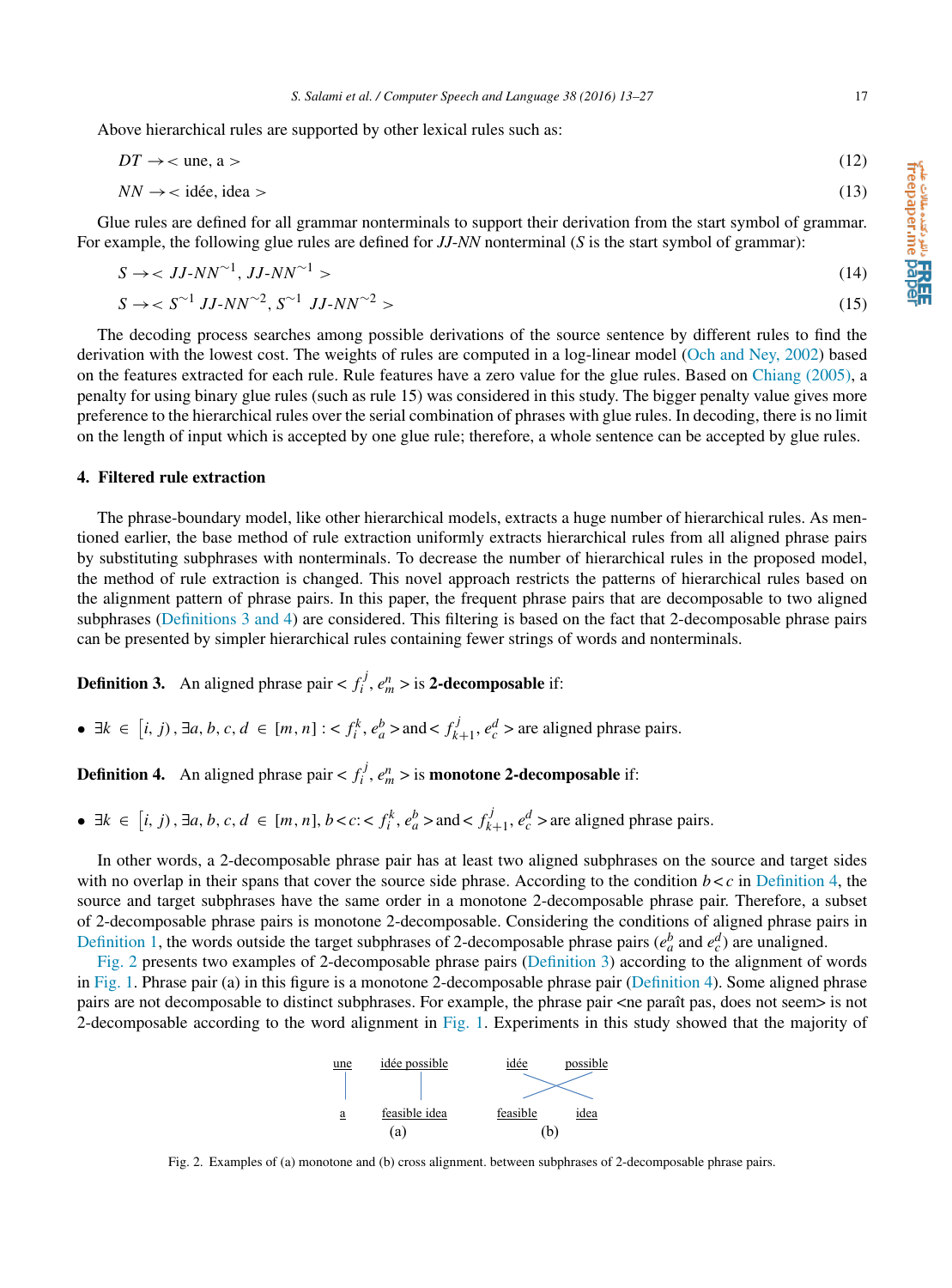<span id="page-5-0"></span>aligned phrase pairs are 2-decomposable. Moreover, in language pairs with similar word ordering, most aligned phrase pairs are monotone 2-decomposable because of the monotonic alignment in these languages.

The proposed filtering restricts patterns of extracted hierarchical rules from 2-decomposable and monotone 2-decomposable phrase pairs. Considering that the rules of the phrase-boundary grammar contain at most two nonterminals, a hierarchical rule can be formed with one of the following patterns on the source or target side:

rule\_patterns = { $x_1x_2, x_1w_1, w_1x_1, w_1x_1w_2, x_1w_1x_2, x_1x_2w_1, w_1x_1x_2$ ,

$$
w_1x_1x_2w_2, x_1w_1x_2w_2, w_1x_1w_2x_2, w_1x_1w_2x_2w_3\}
$$

In this set, the notations *w* and *x* denote one string of words and one nonterminal, respectively. In the top-down view of decoding, a hierarchical rule the right hand side of which explains subphrases of the phrase on its left hand side represents the decomposition pattern of one phrase pair to the subphrases. Regardless of the target side pattern of rules, the rules can be filtered according to the fact that hierarchical rules with two parts  $(x_1, x_2, x_1, w_1, w_1, x_1)$  on the source side can present the decomposition of 2-decomposable phrase pairs. Of course, these patterns are more ambiguous than patterns with more parts. Using patterns of rules with few strings of words and nonterminals on the source sides, two different filters that restrict the extraction of hierarchical rules from 2-decomposable and monotone 2-decomposable phrase pairs are made. The patterns used in these filters contain at least one of the mentioned patterns with two parts. As explained in the following, the proposed filters do not discard the extracted rules, but change the rule extraction method to prevent the extraction of too many rules. In addition to a considerable reduction in model size, this approach reduces the amount of required resources for training the model.

**Definition 5.** A hierarchical rule with two nonterminals is **non-lexical** if the rule contains no words on the source side (source side pattern:  $x_1 x_2$ ).

# *4.1. Non-lexical filter for 2-decomposable phrase pairs*

Non-lexical rules (Definition 5) can represent the decomposition of 2-decomposable phrase pairs. This paper proposes a filter for phrase-boundary grammar that only extracts non-lexical rules from 2-decomposable phrase pairs. As a formal definition, the proposed filter accepts the candidate rules with the following conditions:

- 1. All lexical rules (with no nonterminal).
- 2. All non-lexical rules.
- 3. Hierarchical rules with corresponding phrase pairs that are not 2-decomposable.

Rules 6 and 9 in Section [3](#page-2-0) are examples of non-lexical rules with both cross and monotone alignments between subphrases. Non-lexical rules are purely defined by word classes on the source side. Although defining grammar with non-lexical rules decreases the model size considerably, it increases the model ambiguity. Increasing the granularity of nonterminals increases the precision of the filtered model. Indeed, non-lexical filtering and fine grained nonterminals are inseparable. The granularity of nonterminals in the phrase-boundary model is increased by more word classes in the model training. With automatic word clustering, fine grained nonterminals can be labeled with the proper number of word classes.

To explain the proposed filtering, consider again rules 2 to 11 in section 3 for the aligned sentences in [Fig.](#page-3-0) 1. The non-lexical filter accepts lexical rules 2, 3, and 4 and the non-lexical rules 6 and 9. Rules 5, 7, 8, 10, and 11 are not non-lexical. As the corresponding phrase pair of rule 5 is not 2-decomposable, it is accepted, but other rules which correspond to the 2-decomposable phrase pairs are rejected.

#### *4.2. Monotonic filter for monotone 2-decomposable phrase pairs*

The monotonic word alignment in phrase pairs results in many monotone-aligned subphrases with overlap in their spans. More aligned subphrases (as placeholders for nonterminals) increase the number of hierarchical rules in the model. A filter is proposed for phrase-boundary grammar that restricts the position or number of nonterminals in the extraction of hierarchical rules from monotone 2-decomposable phrase pairs ([Definition](#page-4-0) [4\).](#page-4-0) [Table](#page-6-0) 1 introduces

(16)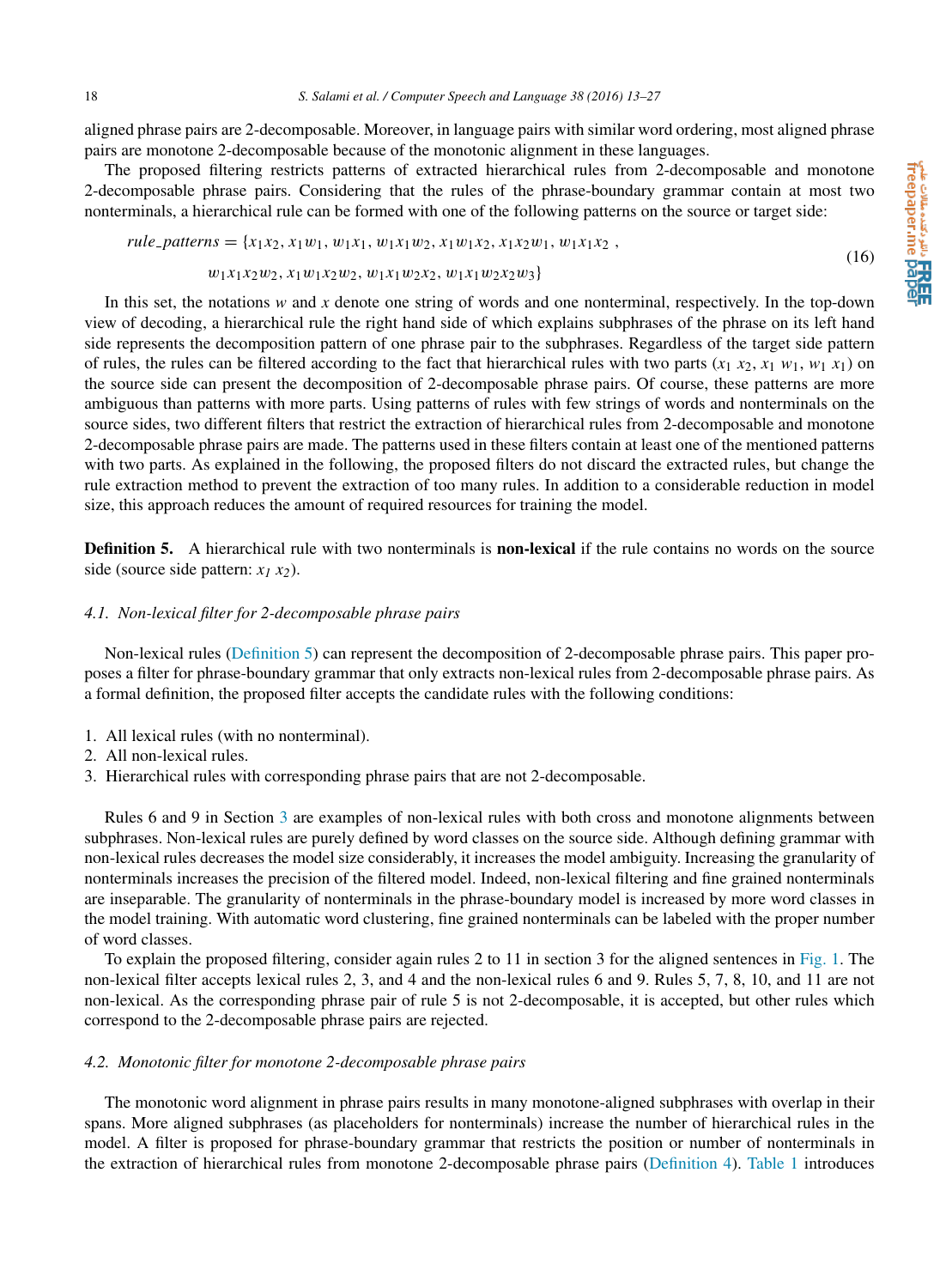<span id="page-6-0"></span>Table 1

| Filtering pattern                                              | Nonterminals |                                                | Source side patterns of the rules                                                                                                                              |
|----------------------------------------------------------------|--------------|------------------------------------------------|----------------------------------------------------------------------------------------------------------------------------------------------------------------|
|                                                                | Number       | Source side position                           |                                                                                                                                                                |
| boundary <sub>1</sub><br>boundary <sub>2</sub><br>$floating_1$ | Max. 2       | <b>Boundaries</b><br><b>Boundaries</b><br>Free | $x_1$ $w_1$ , $w_1$ , $x_1$<br>$x_1$ w <sub>1</sub> , w <sub>1</sub> $x_1$ , $x_1$ w <sub>1</sub> $x_2$<br>$x_1$ $w_1$ , $w_1$ , $x_1$ , $w_1$ , $x_1$ , $w_2$ |

Filtering patterns for extraction of rules from monotone 2-decomposable phrase pairs (Notations *w* and *x* denote one string of words and one nonterminal.).

the examined filtering patterns (source side patterns of accepted rules) which can present the decomposition of 2 decomposable phrase pairs.

The *boundary*<sup>1</sup> filtering pattern restricts the number of nonterminals to one and their source side position to the boundaries, the *boundary*<sup>2</sup> filtering patterns restrict the position of nonterminals to the source boundaries of rules, and the *floating*<sup>1</sup> filtering pattern restricts the number of nonterminals to one. In the rule pattern set [\(16\),](#page-5-0) patterns other than those selected in Table 1 have two nonterminals, at least one of which is not located in the source boundaries. The coverage of the proposed filtering patterns has the following relationship:

$$
boundary_1 \subset boundary_2 \tag{17}
$$

$$
boundary_1\subset floating_1
$$

A filtering pattern with more coverage of rules results in a larger model size. According to the experiments *boundary*? filtering pattern results in a larger model size and a higher translation quality. As a formal definition, the proposed filter accepts the candidate rules with the following conditions:

- 1. All lexical rules (with no nonterminal).
- 2. All hierarchical rules consistent with the selected filtering pattern (Table 1).
- 3. Hierarchical rules with corresponding phrase pairs that are not monotone 2-decomposable.

To explain the proposed filtering, consider rules 2 to 11 in section 3 for the aligned sentences in [Fig.](#page-3-0) 1. For example, the *boundary*<sup>1</sup> filtering pattern accepts lexical rules 2, 3, and 4 and hierarchical rules 7, 8, and 10. Non-lexical rules 6 and 9 with no words on the right hand side are not included in the candidate rules of the model because of their low precision. Source patterns of rules 5 and 11 are not in the *boundary*<sub>1</sub> filtering pattern. Since the corresponding phrase pair of rule 5 is not monotone 2-decomposable, it is accepted, but rule 11 which corresponds to the monotone 2-decomposable phrase pair is rejected.

# *4.3. Features of filtered model*

The results of the current study showed that the proposed filtering decreased the model size by more than 70%. This demonstrates that generally, most aligned phrase pairs are 2-decomposable. Furthermore, aligned phrase pairs are monotone 2-decomposable in languages that have similar word ordering. Thus, more frequent use of lexical rules and the extracted hierarchical rules from 2-decomposable phrase pairs in the translation of sentences can be expected. In addition to conventional features, a penalty feature is proposed to penalize the rules that are not similar to the patterns of expected rules. The following feature has been added to the models that are filtered by different patterns:

• Pattern penalty: this feature has a value of 0 if the rule is lexical or consistent with the filtering pattern; otherwise, it has a value of 1. The filtering pattern is either non-lexical [\(Definition](#page-5-0) [5\)](#page-5-0) or one of the monotonic filtering patterns (Table 1).

For example, in the non-lexical filtered model, this feature penalizes the rules that contain both words and nonterminals on the source side. Of course, the weight of this proposed feature should be computed together with the weights of the model's other features.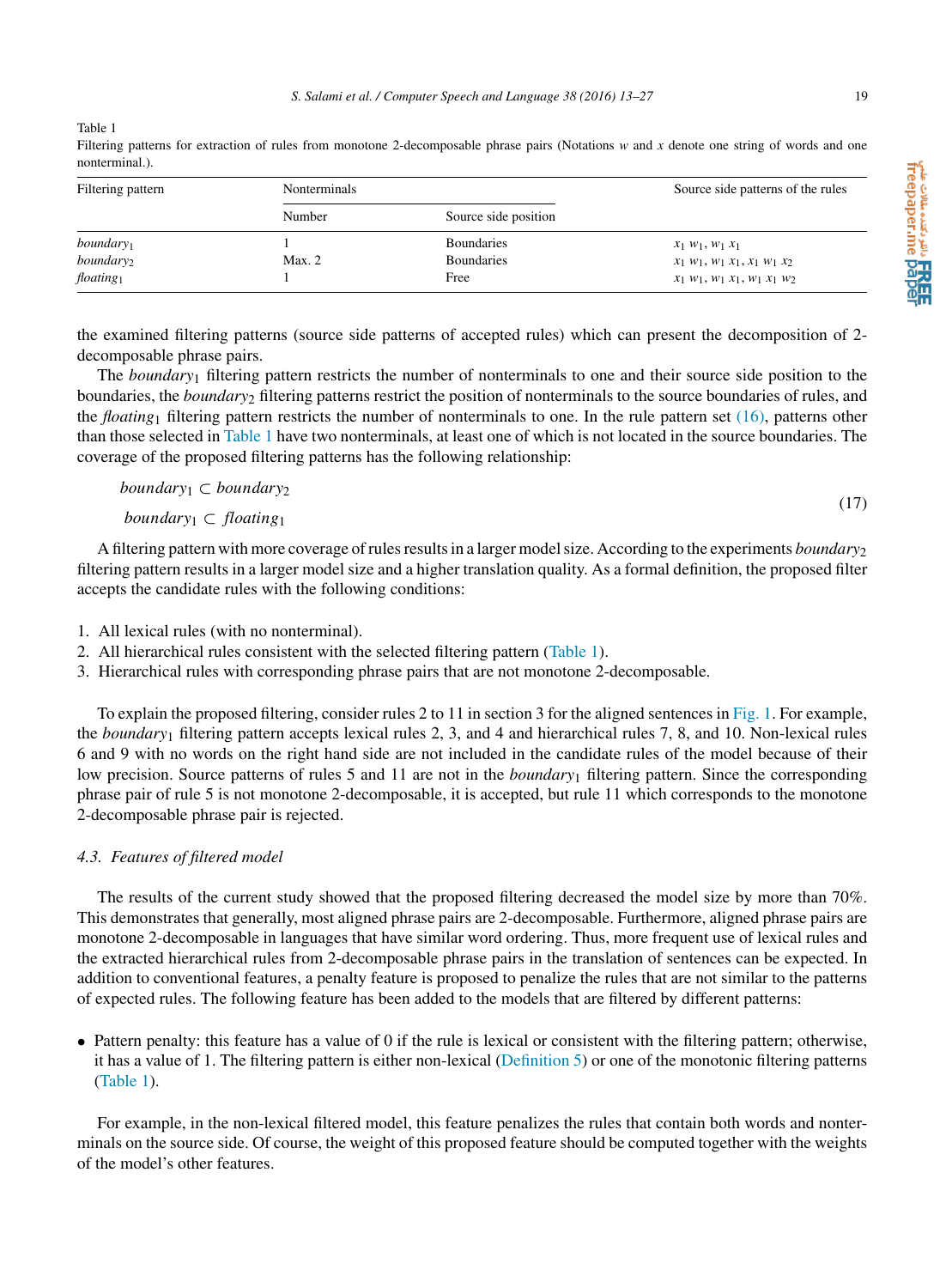# <span id="page-7-0"></span>*4.4. Coverage of filtered grammar*

Only extraction of hierarchical rules from 2-decomposable or monotone 2-decomposable phrase pairs is restricted by the proposed filters. Considering the two parts of these phrase pairs, rules with two parts  $(x_1, x_2, w_1, x_1, \text{ or } x_1, w_1)$ on the source side are included in the filtering patterns. In the following, two lemmas are demonstrated to prove the coverage of the filtered grammar for the aligned phrase pairs in the training corpus. The proofs show how the phrase pairs are derived in the filtered grammar.

**Lemma 1.** If the aligned phrase pair  $\langle f_i^j, e_m^n \rangle$  in the training corpus is derivable from the non-filtered grammar *then it is also derivable from the non-lexical filtered one.*

**Proof**: Derivation can be done with the same set of rules in the non-filtered grammar, if  $\lt f_i^j$ ,  $e_m^n$  > is matched by the right hand side of one lexical rule or if it is not 2-decomposable. Otherwise, according to Definition 3, phrase pair  $\langle f_i^j, e_m^n \rangle$  can be obtained by composition of phrase pairs  $\langle f_i^k, e_a^b \rangle$  and  $\langle f_{k+1}^j, e_c^d \rangle$  with one non-lexical rule in the filtered grammar as:

$$
X_{m,n} \to X_{a,b}^{\sim 1} \quad X_{c,d}^{\sim 2}, \ldots \tag{18}
$$

Considering rule 18, derivability must be proved for the subphrases  $\lt f_i^k$ ,  $e_a^b$  > and  $\lt f_{k+1}^j$ ,  $e_c^d$  >. As aligned subphrases in the training corpus are derivable in the non-filtered grammar, so recursively, both are derivable in the filtered one.  $\blacksquare$ 

As mentioned, the best translation result of non-lexical filtered model is obtained from fine grained nonterminals that increase the precision of non-lexical rules, while decrease the coverage of other hierarchical rules. Although this lemma is not affected by different granularities of nonterminals, fine grained nonterminals may decrease the coverage of non-lexical filtered grammar for the phrase pairs other than the ones observed in training.

**Lemma 2.** If the aligned phrase pair  $\lt f_i^j$ ,  $e_m^n$   $\gt$  in the training corpus is derivable from the non-filtered grammar then it is also derivable from the monotonic filtered one.

**Proof**: Derivation can be done with the same set of rules in the non-filtered grammar if  $\langle f_i^j, e_m^n \rangle$  is matched by the right hand side of one lexical rule or if it is not monotone 2-decomposable. Otherwise, according to [Definition](#page-4-0) [4,](#page-4-0) phrase pair  $\langle f_i^j, e_m^n \rangle$  can be obtained by monotone composition of phrase pairs  $\langle f_i^k, e_a^b \rangle$  and  $\langle f_{k+1}^j, e_c^d \rangle$ . Regardless of other hierarchical rules, there is at least the following binary glue rule in the grammar that supports serial combination of these phrase pairs:

$$
S \to S^{-1} X_{c,d}^{-2}, S^{-1} X_{c,d}^{-2} \tag{19}
$$

Considering rule 19, derivability must be proved for the subphrases  $\lt f_i^k$ ,  $e_a^b$  > and  $\lt f_{k+1}^j$ ,  $e_c^d$  >. As aligned subphrases in the training corpus are derivable in the non-filtered grammar, so recursively, both are derivable in the filtered one.  $\blacksquare$ 

The number of tokens in the right hand side of hierarchical rules is conventionally limited to five tokens (including nonterminals). Therefore, a long phrase pair may not be presented as  $w_1 x_1$  or  $x_1 w_1$  due to length of string  $w_1$ , while subphrases of a monotone 2-decomposable phrase pair can be respectively concatenated by one binary glue rule (such as rule 15). This is why monotonic filter is only proposed for monotone 2-decomposable phrase pairs with no need for reordering of subphrases. Of course, hierarchical rules support linguistic dependencies better than glue rules. The *boundary*<sup>2</sup> filtering pattern with two nonterminals has more chance to keep long phrase pairs.

#### **5. Experiments**

The performance of filtered and non-filtered phrase-boundary models in translating language pairs with similar and different word orders was studied. A set of experiments was performed for Persian-English, French-English, and Spanish-English translations. Whereasthe word order in the European languagesissimilar, Persian has a different word order. Although Persian is almost a free word order language, its formal sentence structure is SOV, which differs from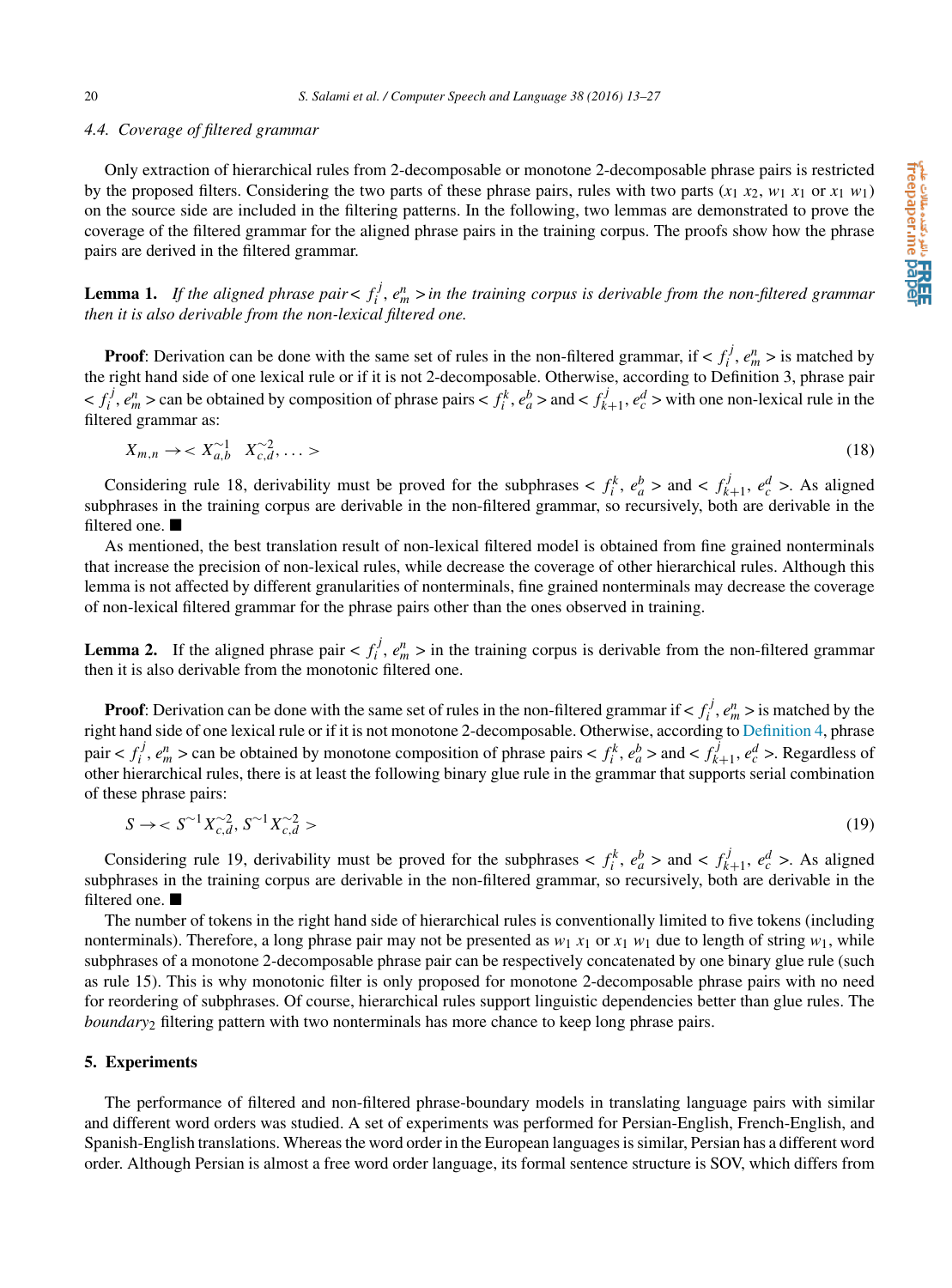Table 2 Statistics of the parallel training corpora.

| Training corpora | No. of words | No. of word types |
|------------------|--------------|-------------------|
| Persian-English  | $15M + 13M$  | $135K + 98K$      |
| French-English   | $22M + 20M$  | $91K + 73K$       |
| Spanish-English  | $21M + 21M$  | $112K + 74K$      |

the SVO structure of English. Persian language is head-initial in noun phrases, while English is head-final. Our Persian-English translation system is trained on the Mizan corpus [\(Supreme](#page-13-0) [Council](#page-13-0) [of](#page-13-0) [ICT,](#page-13-0) [2013\).](#page-13-0) The 1k + 1K sentences of this corpus were selected for the development and test sets. French-English and Spanish-English translation systems is trained on the first 1M sentences of Europarl-V7 corpus [\(Koehn,](#page-13-0) [2005\).](#page-13-0) The last 500 sentences of WMT 2012 translation task were used for the development set, and the first 1K sentences of WMT  $2013<sup>1</sup>$  translation task were used for the test set. The statistics of the used corpora are presented in Table 2.

The baseline of the experiments in the current study was the hierarchical phrase-based model ([Chiang,](#page-13-0) [2007\),](#page-13-0) which was configured with the default settings of this model. The models were trained and evaluated with Joshua toolkit [\(Li](#page-13-0) et [al.,](#page-13-0) [2009\).](#page-13-0) The words were aligned in both directions of translation by GIZA++ [\(Och](#page-13-0) [and](#page-13-0) [Ney,](#page-13-0) [2000\),](#page-13-0) and the results were symmetrized. The trigram language models on the target side corpora were built with Berkeley LM tool ([Pauls](#page-13-0) [and](#page-13-0) [Klein,](#page-13-0) [2011\)](#page-13-0) with Kneser–Ney smoothing. The scaling factors of the models were trained by Minimum Error Rate Training ([Och,](#page-13-0) [2003\).](#page-13-0) The BLEU-4 ([Papineni](#page-13-0) et [al.,](#page-13-0) [2002\)](#page-13-0) was the metric of the evaluations.

A new version of Thrax 2.0 [\(Post](#page-13-0) et [al.,](#page-13-0) [2013\)](#page-13-0) – the grammar extraction tool of Joshua toolkit – was developed to support the phrase-boundary grammar and proposed filtering in this paper. The extraction of the phrase-boundary grammar also needs defined word classes. Word classes were defined by POS tags and automatic word clustering. SENNA tool ([Collobert](#page-13-0) et [al.,](#page-13-0) [2011\)](#page-13-0) was used to label POS tags. MKCLS tool ([Och,](#page-13-0) [1999\)](#page-13-0) was used to cluster English words. This tool automatically clusters words to the arbitrary number of classes which are not context dependent.

# *5.1. Features and parameters*

The baseline model was configured with the default settings of the hierarchical phrase-based model. These settings limit lexical rules to a length of 10 and hierarchical rules to a length of 5, including a maximum of two nonterminals. The following default features for grammar rules were also used:

- Negative log of relative frequencies: these features denote relative frequencies of source-to-target phrase and targetto-source phrase.
- Negative log of lexical weights: these features denote lexical weights of a phrase pair computed in source -to-target and target-to-source directions [\(Koehn](#page-13-0) et [al.,](#page-13-0) [2003\).](#page-13-0)
- Rarity penalty: this feature penalizes rare rules by the value of *exp* (1 *Rule Frequency*).
- Phrase penalty: this feature penalizes each rule in the translation by the fixed value of 1 to encourage using rules with a longer right hand side.

The length of the rules and the features selected for the phrase-boundary model were the same as those of the baseline model, but the pattern-penalty feature (Section [4.3\)](#page-6-0) was used as well as other features when the phrase-boundary model was filtered by the proposed filters.

# *5.2. Summary of translation results*

This section presents the translation results of different translation models using the best parameters investigated in the next sections. Then, the results of significance tests on experiments with larger language models are presented. Finally, post-filtering of extracted grammar along with filtered rule extraction methods is examined.

<sup>1</sup> Available at <http://statmt.org/wmt13/translation-task.html>.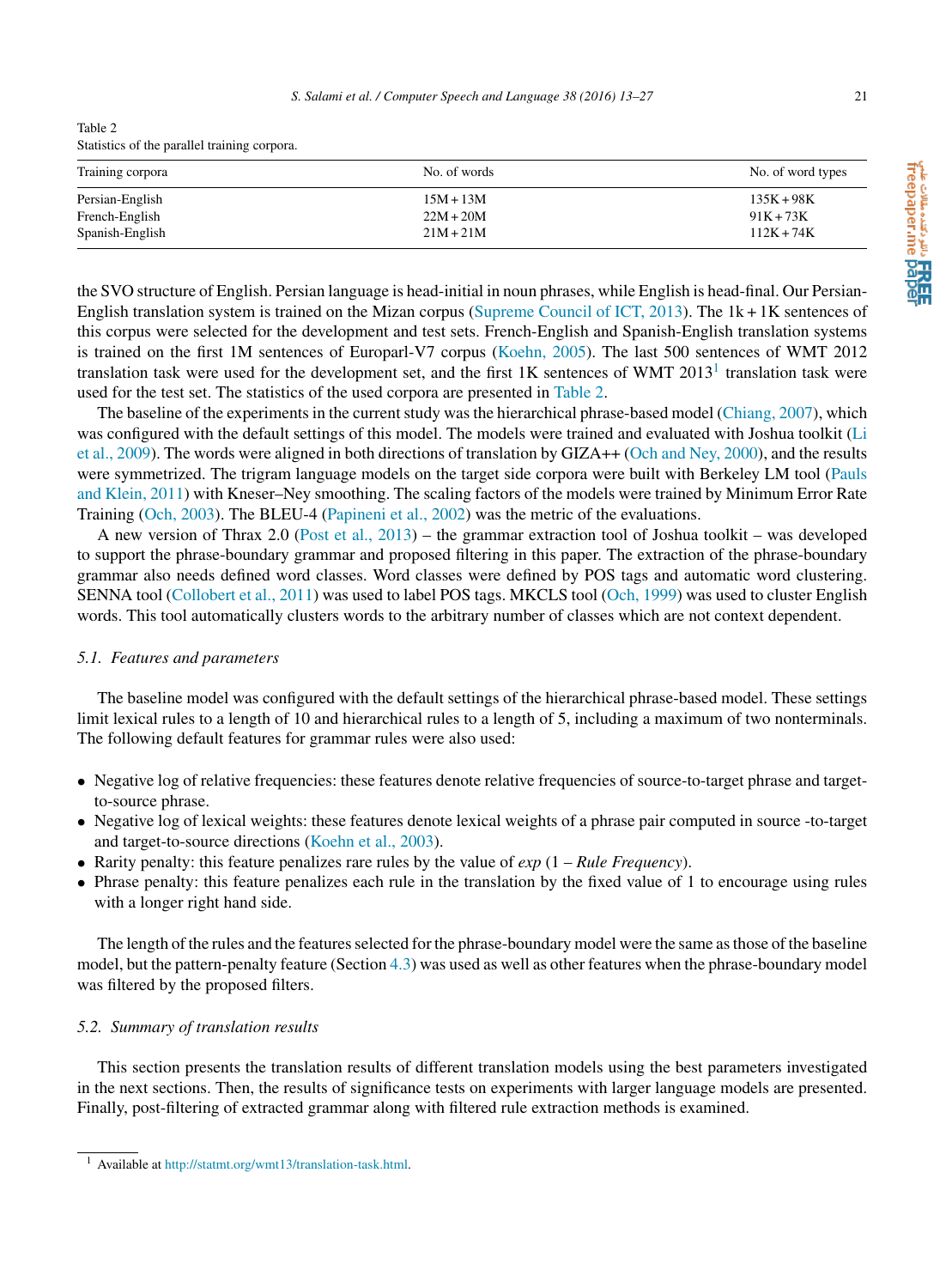<span id="page-9-0"></span>Table 3

The best translation results of the hierarchical phrase-based model (baseline), the [Zollmann](#page-14-0) [and](#page-14-0) [Vogel](#page-14-0) [\(2011\)](#page-14-0) model (Z&V) and the phrase-boundary model.

| Model/filtering      | Persian-English |             |      | French-English |             |      | Spanish-English |             |      |
|----------------------|-----------------|-------------|------|----------------|-------------|------|-----------------|-------------|------|
|                      | Rules           | <b>BLEU</b> | Time | Rules          | <b>BLEU</b> | Time | Rules           | <b>BLEU</b> | Time |
| baseline             |                 | 11.75       | 0.2  | 176            | 27.07       | 0.1  | 206             | 23.36       | 0.2  |
| Z&V                  | 30              | 11.73       | 16.4 | 969            | 28.78       | 15.0 | 1183            | 24.53       | 67.9 |
| boundary             | 29              | 12.27       | 21.2 | 916            | 28.66       | 13.8 | 1115            | 24.54       | 54.8 |
| boundary/non-lexical |                 | 12.29       | 10.1 | 57             | 27.98       | 9.4  | 65              | 23.13       | 8.9  |
| boundary/monotonic   | 16              | 11.95       | 7.3  | 249            | 28.63       | 2.0  | 295             | 24.18       | 1.3  |

# *5.2.1. Results using the best parameters*

According to the results (Sections [5.3](#page-10-0) [and](#page-10-0) [5.4\),](#page-10-0) the best phrase lengths for extraction of hierarchical rules in the hierarchical phrase-based (baseline), phrase-boundary, monotonic filtered and non-lexical filtered models are 10, 12, 12 and 14 respectively. Also, the results in Section [5.4](#page-11-0) illustrate that the non-lexical filter has better performance with fine grained nonterminals and the monotonic filter has better performance with *boundary*<sub>2</sub> filtering pattern. The best results of experiments with the phrase-boundary model (filtered and non-filtered) are presented in Table 3. Each set of values in this table respectively presents the number of rules in millions, the resulting case-insensitive BLEU score and the average decoding time per sentence in seconds.

As mentioned before, to achieve more precision, the *Glue* notation (Definition 2) could be selected based on the corresponding phrase pair. Table 3 also presents the models named Z&V that define the G*lue* notation as [Zollmann](#page-14-0) [and](#page-14-0) [Vogel](#page-14-0) [\(2011\)](#page-14-0) to name nonterminal of phrase pair  $\langle f_i^j, e_m^n \rangle$ :

$$
\underline{Glue} = \begin{cases} \n' -', & n = m + 1 \\ \n' \ldots & n > m + 1 \n\end{cases} \tag{20}
$$

In other words, this more precise labeling distinguishes two word phrases from longer ones.

The results indicate that the non-filtered phrase-boundary model has several times larger size than the hierarchical phrase-based model and the non-lexical filtered model has the minimum size among different models. Filtered models have considerably less decoding time than non-filtered ones.

# *5.2.2. Significance tests*

As mentioned, 3-gram target language models are used in the experiments reported in Table 3; Translation results using larger language models are presented in Table 4. The BLEU scores in this table are also computed with 95% confidence interval (score\*) using bootstrap resampling method ([Koehn,](#page-13-0) [2004\)](#page-13-0) to study the statistical significance of the improvements. Larger language models are 4-grams trained on part 2008 of MultiUn corpus ([Eisele](#page-13-0) [and](#page-13-0) [Chen,](#page-13-0) [2010\)](#page-13-0) (51M words) and the target sides of the parallel training corpora.

The score\* in this table is computed by paired bootstrap resampling script in the Moses decoder [\(Koehn](#page-13-0) et [al.,](#page-13-0) [2007\)](#page-13-0) between each model and the baseline model. In Persian-English translation, the phrase-boundary model has less improvement over the baseline model due to sparseness of the model with more precise labeling. Other results indicate that improvement of the phrase-boundary model (non-filtered and monotonic filtered) over the hierarchical

| Table 4                                                                                       |  |
|-----------------------------------------------------------------------------------------------|--|
| BLEU scores using 4-gram language models also computed with 95% confidence interval (Score*). |  |

| Model/filtering      | Persian-English |                    |         |             | French-English |         | Spanish-English |                    |         |
|----------------------|-----------------|--------------------|---------|-------------|----------------|---------|-----------------|--------------------|---------|
|                      | <b>BLEU</b>     | Score <sup>®</sup> | p-value | <b>BLEU</b> | Score*         | p-value | <b>BLEU</b>     | Score <sup>®</sup> | p-value |
| baseline             | 12.16           | 12.22              | n/a     | 28.21       | 28.09          | n/a     | 24.07           | 23.89              | n/a     |
| Z&V                  | 12.23           | 12.43              | 0.204   | 29.53       | 29.40          | 0.0     | 25.03           | 24.88              | 0.0     |
| boundary             | 12.51           | 12.61              | 0.110   | 29.53       | 29.40          | 0.0     | 24.83           | 24.67              | 0.001   |
| boundary/non-lexical | 12.42           | 12.48              | 0.091   | 28.60       | 28.52          | 0.073   | 23.59           | 23.40              | 0.045   |
| boundary/monotonic   | 11.98           | 12.03              | 0.149   | 29.68       | 29.59          | 0.0     | 24.68           | 24.43              | 0.012   |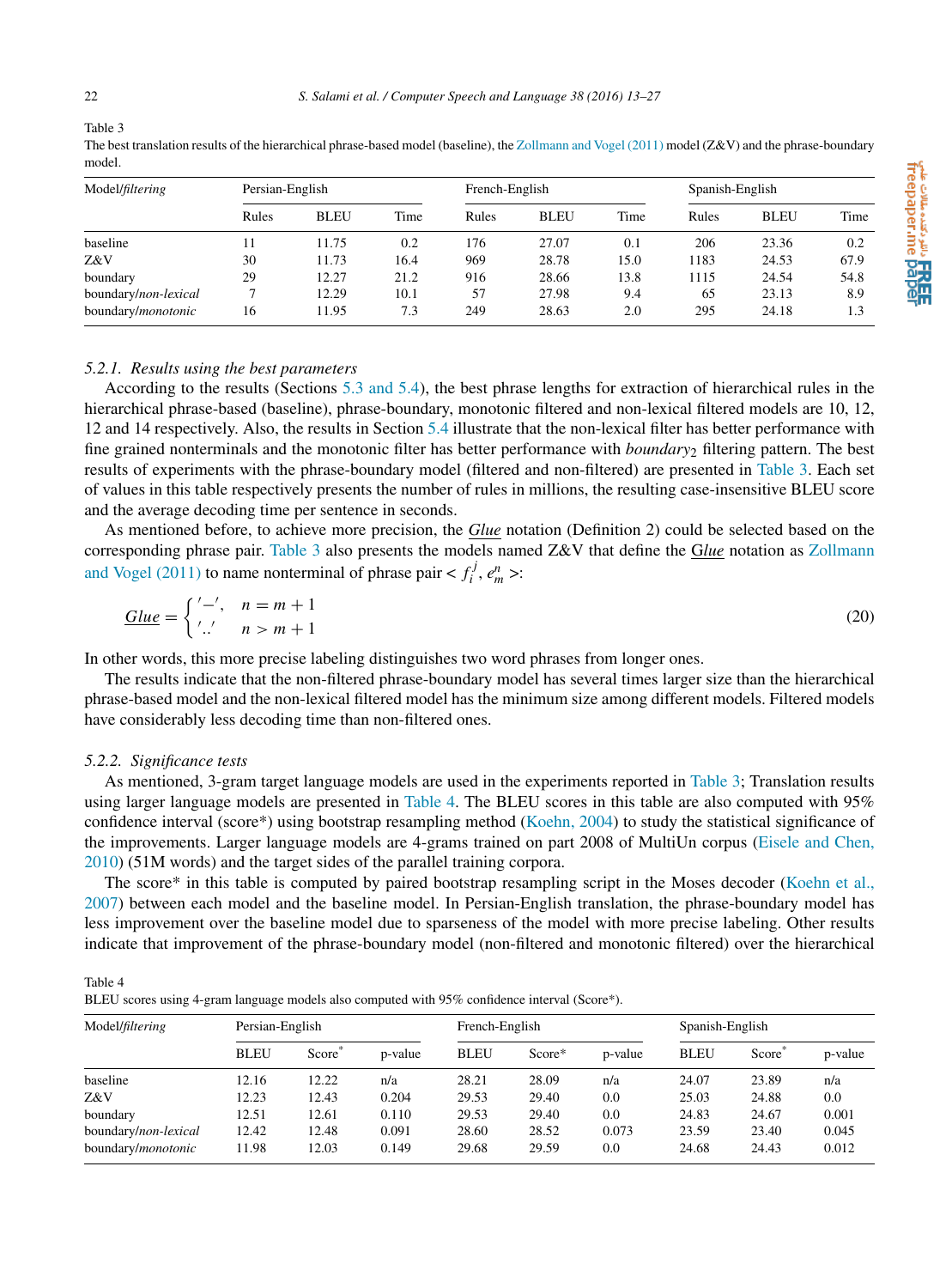*S. Salami et al. / Computer Speech and Language 38 (2016) 13–27* 23

<span id="page-10-0"></span>

| Table 5                                                                                                     |
|-------------------------------------------------------------------------------------------------------------|
| Translation results of monotonic filtering and post-filtering with 'min-rule-count' threshold $(MRC > 1)$ . |

| Model/filtering    | <b>MRC</b> |       | French-English |      |       | Spanish-English |      |  |
|--------------------|------------|-------|----------------|------|-------|-----------------|------|--|
|                    |            | Rules | <b>BLEU</b>    | Time | Rules | <b>BLEU</b>     | Time |  |
| boundary           |            | 916   | 29.53          | 12.8 | 1115  | 24.83           | 52.5 |  |
| boundary           |            | 128   | 29.32          | 9.4  | 161   | 24.29           | 9.1  |  |
| boundary           |            | 52    | 29.25          | 5.8  | 64    | 24.17           | 6.2  |  |
| boundary/monotonic |            | 249   | 29.68          | 2.7  | 295   | 24.68           | 3.1  |  |
| boundary/monotonic | ◠          | 47    | 29.29          | 0.8  | 58    | 24.86           | 1.0  |  |

phrase-based model is statistically significant with "*p*-value < 0.05 . However there is no obvious difference between the translation quality of default naming [\(Definition](#page-2-0) [2\)](#page-2-0) and naming of [Zollmann](#page-14-0) [and](#page-14-0) [Vogel](#page-14-0) [\(2011\)](#page-14-0) (Z&V), the *Glue* notation could be selected based on the training corpus to achieve better performance.

# *5.2.3. Post-filtering of extracted grammar*

A known post-filtering of extracted grammar is introduced by [Zollmann](#page-14-0) et al. (2008). They discarded rare hierarchical rules occurred fewer times than a given threshold and showed that increasing this threshold decreases the translation quality. Bearing some impacts on translation quality, [Zollmann](#page-14-0) [and](#page-14-0) [Vogel](#page-14-0) [\(2011\)](#page-14-0) set this threshold to six for a large training corpus. The parameter 'min-rule-count' in Thrax 2.0 ([Post](#page-13-0) et [al.,](#page-13-0) [2013\)](#page-13-0) – the grammar extraction tool – is used for discarding rare rules. This way, the rules with frequencies lower than 'min-rule-count' are discarded from extracted grammar. Due to the large model size for the European language pairs, we apply this post-filtering on the monotonic filtered grammar in French-English and Spanish-English translation systems. Table 5 presents the results of these experiments using the 4-gram language models along with some previous results, for easy comparison.

The first three models in this table are not filtered in the extraction step. The "MRC>1" means post-filtering of extracted grammar with 'min-rule-count' threshold. The last model in this table is extracted with the monotonic filter and then singleton rules are discarded from the extracted grammar. In comparison to the models of similar sizes (MRC= 3), the monotonic filtered models have less decoding time due to the existence of more useful rules in the grammar. It is noteworthy that the grammar extraction requires less time and memory using filtered rule extraction methods such as monotonic filter.

# *5.3. Results of non-filtered models*

Table 6

The best translation results of the non-filtered phrase-boundary model and the hierarchical phrase-based model (baseline) were presented in [Table](#page-9-0) 3. Using the same measurement units, Table 6 presents the translation results of these models with different phrase lengths. The phrase length in this table is the maximum length of phrase pairs included in the extraction of hierarchical rules. The length of 10 words is the default phrase length of the hierarchical phrase-based model; the models are examined with this phrase length and some longer phrase lengthsthat may improve translation quality.

Translation results of the hierarchical phrase-based (baseline) and the phrase-boundary models with different phrase lengths.

| Model/phrase length |       | Persian-English |       | French-English |       | Spanish-English |  |
|---------------------|-------|-----------------|-------|----------------|-------|-----------------|--|
|                     | Rules | <b>BLEU</b>     | Rules | <b>BLEU</b>    | Rules | <b>BLEU</b>     |  |
| baseline/10         |       | 11.75           | 176   | 27.07          | 206   | 23.36           |  |
| baseline/12         |       | 11.71           | 202   | 27.09          | 237   | 22.99           |  |
| baseline/14         |       | 11.40           | 224   | 26.86          | n/a   | n/a             |  |
| boundary/10         | 26    | 12.06           | 684   | 28.39          | 828   | 23.90           |  |
| boundary/12         | 29    | 12.27           | 916   | 28.66          | 1115  | 24.54           |  |
| boundary/14         | 31    | 12.11           | 1140  | 27.41          | n/a   | n/a             |  |

r KEI) او نالودکنده مقالات علمی<br>freepaper.me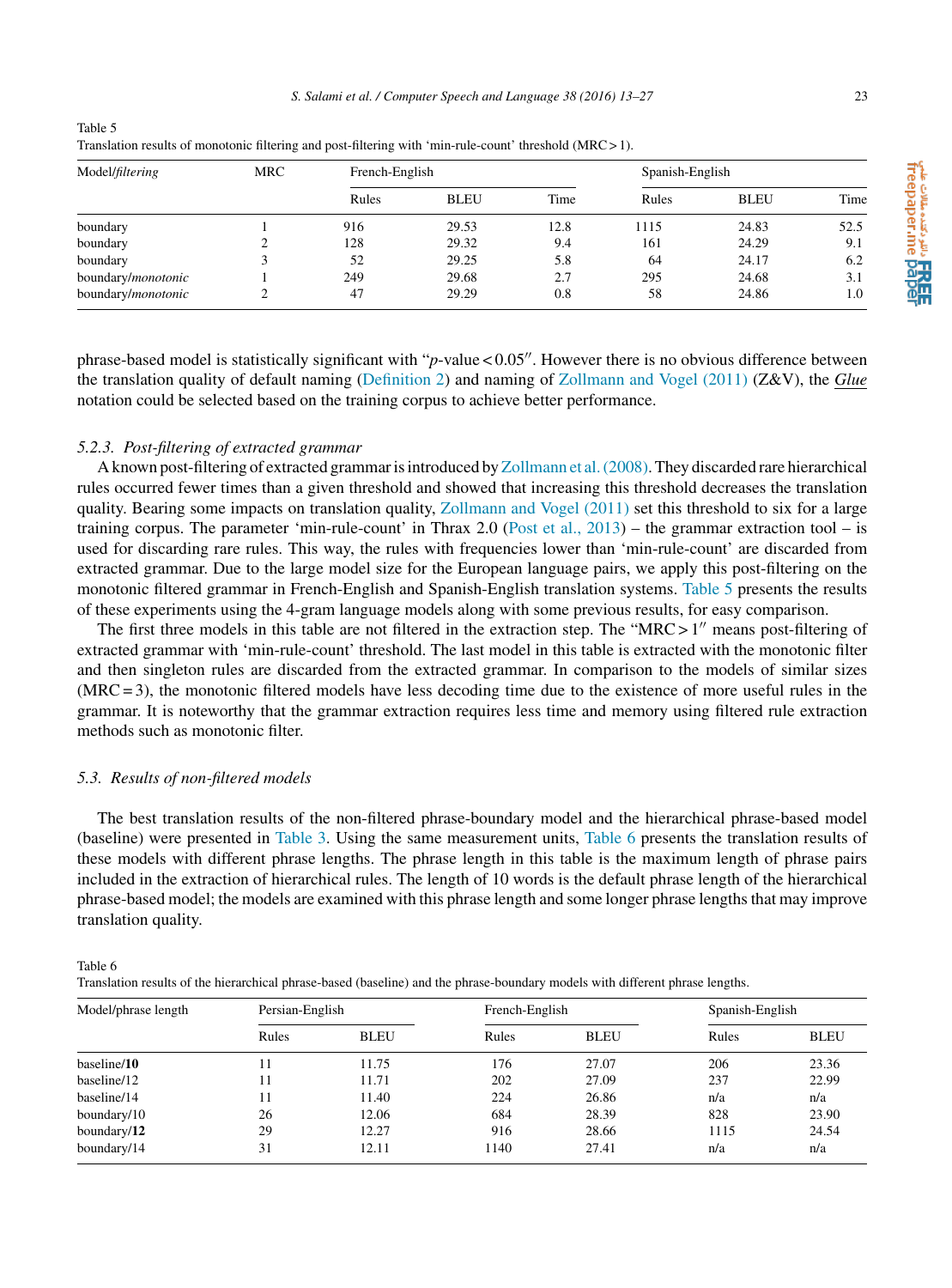<span id="page-11-0"></span>

| Word classes | Rules | <b>BLEU</b> |
|--------------|-------|-------------|
|              | 22    | 11.95       |
| 10           | 24    | 12.19       |
| 15           | 25    | 10.77       |
| 10           | 27    | 12.11       |
| 10           | 29    | 11.93       |
|              |       |             |

Table 7 Results of Persian-English translation with word clustering.

In these experiments, POS tags are used to label rules in the training of the phrase-boundary model. The results indicate that phrases longer than 10 words in length cannot improve the translation quality of the hierarchical phrasebased model, while the phrase length of 12 words results in a better translation quality with the non-filtered phraseboundary model. The longer phrase length supports handling of long distance dependencies, but it also increases the grammar ambiguity due to higher nonterminal coverage. In the proposed phrase-boundary model, nonterminal coverage is restricted by the boundary word classes of aligned phrase pairs.

One language pair is selected for other experiments with the non-filtered phrase-boundary model using word clustering instead of POS tags. Table 7 presents the results of these experiments in Persian-English translation including the number of word classes used in the training of the phrase-boundary model.

The results indicate a better translation quality for the phrase-boundary model with about 10 word classes, which is lower than the number of English POS tags. More word classes cause a sparser model, because words with the same POS tag may have different classes by word clustering. According to the results shown in [Tables](#page-10-0) 6 and 7, there is no significant difference in translation quality between the models which are trained by word clustering and those trained by POS tags. Of course, defining word classes using word clustering requires multiple runs of training and evaluation to determine the optimum number of word classes.

# *5.4. Results of filtered models*

The best translation results of the phrase-boundary model extracted with the non-lexical filtering were reported in [Table](#page-9-0) 3. Using the same measurement units, Table 8 presents the translation results of the non-lexical filtered models with different phrase lengths and different number of word classes. The reduction ratio (RR) presents the percentage of reduction in the model size computed based on the size of non-filtered phrase-boundary grammar ([Table](#page-10-0) 6) of the closest phrase length.

Table 8 Translation results of non-lexical filtering along with the Reduction Ratio.

| System          | Phrase length | Word classes | Rules | <b>BLEU</b> | <b>RR</b> |
|-----------------|---------------|--------------|-------|-------------|-----------|
| Persian-English | 12            | <b>POS</b>   | 5     | 11.21       | 83        |
|                 |               | 50           | 7     | 11.84       | 76        |
|                 | 14            | <b>POS</b>   | 5     | 11.12       | 84        |
|                 |               | 40           | 6     | 11.36       | 81        |
|                 |               | 50           | 7     | 12.29       | 77        |
|                 |               | 60           | 7     | 12.00       | 77        |
| French-English  | 12            | 70           | 46    | 26.95       | 95        |
|                 |               | 80           | 49    | 27.14       | 95        |
|                 |               | 90           | 51    | 27.21       | 94        |
|                 |               | 100          | 54    | 27.68       | 94        |
|                 |               | 110          | 56    | 27.45       | 94        |
|                 | 14            | 100          | 57    | 27.98       | 95        |
| Spanish-English | 12            | 90           | 57    | 23.07       | 95        |
|                 |               | 100          | 62    | 23.19       | 94        |
|                 |               | 110          | 63    | 22.55       | 94        |
|                 | 14            | 100          | 65    | 23.13       | 94        |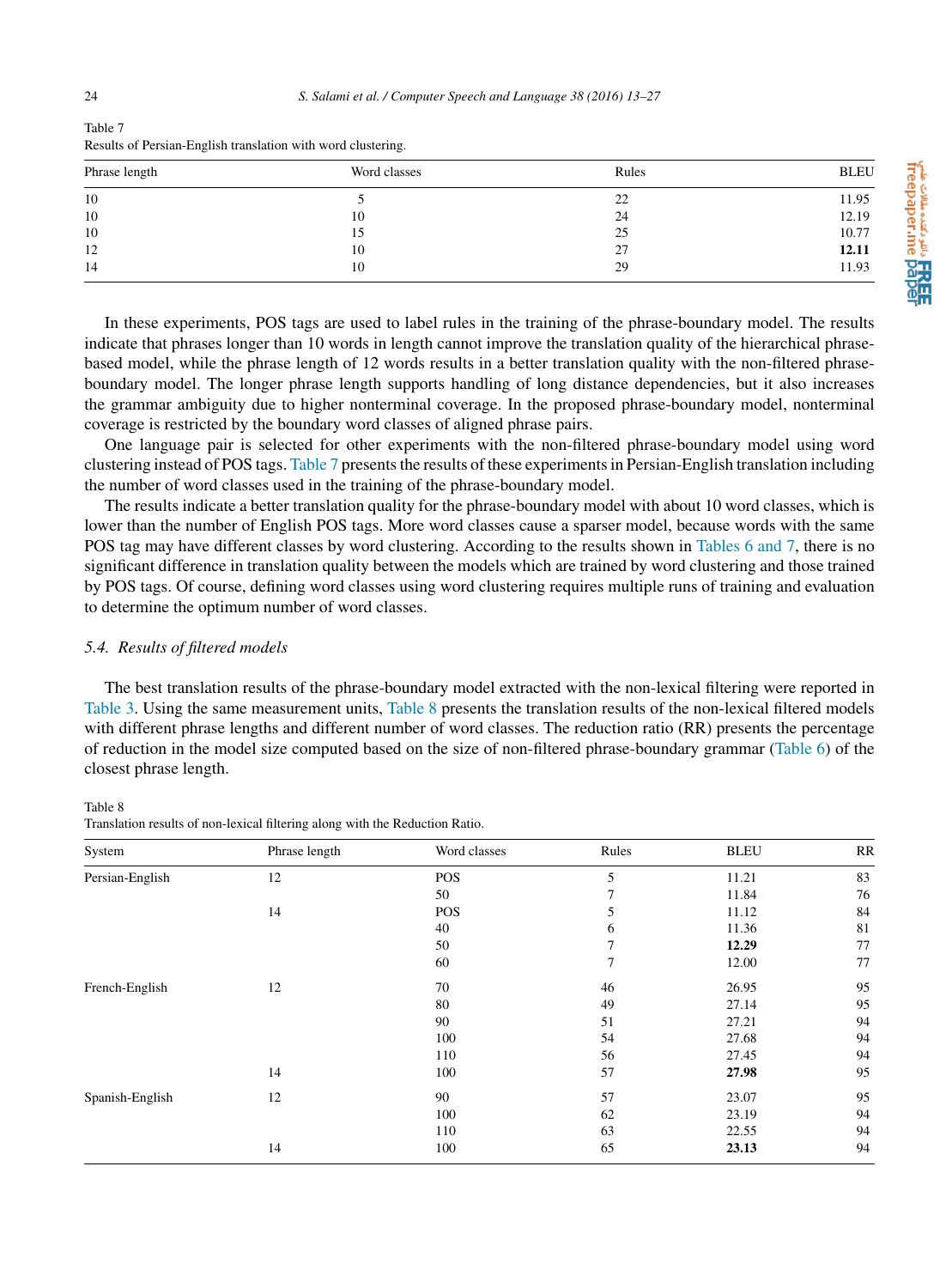<span id="page-12-0"></span>Table 9 Translation results of monotonic filtering along with the Reduction Ratio.

| <b>Filtering Pattern</b> | Persian-English |             |           | French-English |             |    | Spanish-English |             |           |
|--------------------------|-----------------|-------------|-----------|----------------|-------------|----|-----------------|-------------|-----------|
|                          | Rules           | <b>BLEU</b> | <b>RR</b> | Rules          | <b>BLEU</b> | RR | Rules           | <b>BLEU</b> | <b>RR</b> |
| $boundary_1$             |                 | 11.20       | 62        | 136            | 28.29       | 85 | 158             | 23.58       | 86        |
| floating <sub>l</sub>    | 13              | 11.49       | 55        | 215            | 28.43       | 77 | 253             | 23.86       | 77        |
| boundary <sub>2</sub>    | 16              | 11.95       | 45        | 249            | 28.63       | 73 | 295             | 24.18       | 74        |

Table 10

Results of applying filters on all phrase pairs along with the Reduction Ratio.

| System          | Filtering pattern     | Phrase length | Word classes | Rules | <b>BLEL</b> | <b>RR</b> |
|-----------------|-----------------------|---------------|--------------|-------|-------------|-----------|
| Persian-English | non-lexical           |               | 50           |       | 11.55       | 81        |
| French-English  | boundary <sub>2</sub> |               | POS          | 246   | 28.00       | 73        |

Trainings are performed using POS tags and word clustering on the target side of the parallel training corpus. As expected, non-lexical filtered models achieve a better translation quality using fine grained nonterminals obtained from a large number of automatically extracted word classes. Although the phrase length of 14 words improves the performance of non-lexical filter, this filter affects the quality of French-English and Spanish-English translations due to high ambiguity of non-lexical rules.

The best translation results of the phrase-boundary model extracted with the monotonic filtering were reported in [Table](#page-9-0) 3. Table 9 presents the translation results of the monotonic filtered models using different filtering patterns [\(Table](#page-6-0) 1).

According to the results, the monotonic filter has a better performance with *boundary*<sup>2</sup> filtering pattern (containing at most two nonterminals). Indeed, ignoring rules with more parts (including strings of words or nonterminals) slightly increases the ambiguity of the grammar. As most of the aligned phrase pairs in the training corpora for the European language pairs are monotone 2-decomposable, the monotonic filter reduces the size of French-English and Spanish-English translation models more than the size of the Persian-English translation model. Note that the model size of French-English and Spanish-English translations without filtering [\(Table](#page-10-0) 6) are tens of times greater than that of the Persian-English translation because of the monotone alignment of words in European language pairs.

The restricted extraction of rules from all phrase pairs is examined in the next experiments. Table 10 presents the results of applying the proposed filtering patterns (*non-lexical* and *boundary*2) on all phrase pairs instead of 2-decomposable ones.

The results indicate that the translation quality is significantly affected by applying the *non-lexical* and *boundary*<sup>2</sup> filtering patterns on all phrase pairs, while the additional reduction of the model size is not remarkable. This shows that rules with multiple strings of words and nonterminals must exist in order to cover the decomposition of phrase pairs that are not 2-decomposable.

# **6. Conclusion**

This paper proposed a novel hierarchical model for statistical machine translation that labels nonterminals by boundary word classes of aligned phrases. In addition to POS tags, labeling of the rules can be done by clustering words on the target corpus, but selecting the optimum number of classes requires multiple iterations of training and evaluation. The proposed model with more precise labeling outperformed the hierarchical phrase-based model with one generic nonterminal. Compared with syntactic models, the phrase-boundary model is applicable for under-resourced languages which lack linguistic tools such as a parser. Moreover, naming nonterminals based on boundary word classes is straightforward for all phrases and extracting word classes is faster than extracting parse trees.

Diversity of nonterminals increases the precision of the phrase-boundary model, but as a drawback increases its size which is several times larger than the hierarchical phrase-based model. To tackle this challenge, two filtered rule extraction methods were proposed based on the alignment pattern of phrase pairs; namely non-lexical and monotonic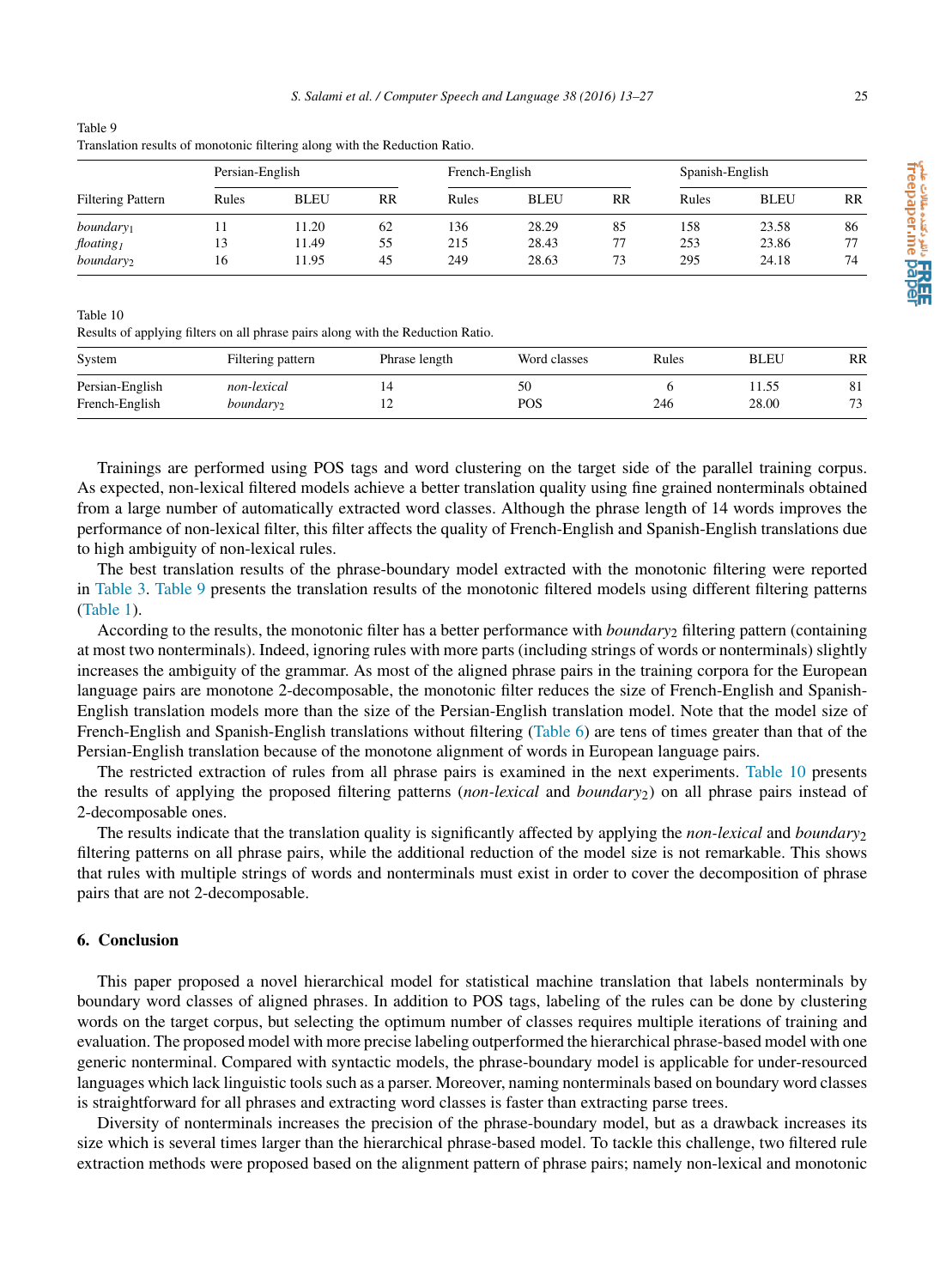<span id="page-13-0"></span>filter. Both filters restrict the extraction of hierarchical rules from phrase pairs that are decomposable to two aligned subphrases. The non-lexical and monotonic filters reduce considerably the required time and memory in the training and decoding processes. Our experiments showed that the filtered models have about 70% smaller size, while hierarchical rules are extracted from all aligned phrase pairs.

# **References**

- Almaghout, H., Jiang, J., Way, A., 2010. [CCG](http://refhub.elsevier.com/S0885-2308(15)00109-6/sbref0005) [augmented](http://refhub.elsevier.com/S0885-2308(15)00109-6/sbref0005) [hierarchical](http://refhub.elsevier.com/S0885-2308(15)00109-6/sbref0005) [phrase-based](http://refhub.elsevier.com/S0885-2308(15)00109-6/sbref0005) [machine](http://refhub.elsevier.com/S0885-2308(15)00109-6/sbref0005) [translation.](http://refhub.elsevier.com/S0885-2308(15)00109-6/sbref0005) [In:](http://refhub.elsevier.com/S0885-2308(15)00109-6/sbref0005) [Proceedings](http://refhub.elsevier.com/S0885-2308(15)00109-6/sbref0005) [of](http://refhub.elsevier.com/S0885-2308(15)00109-6/sbref0005) [the](http://refhub.elsevier.com/S0885-2308(15)00109-6/sbref0005) [7th](http://refhub.elsevier.com/S0885-2308(15)00109-6/sbref0005) [International](http://refhub.elsevier.com/S0885-2308(15)00109-6/sbref0005) [Workshop](http://refhub.elsevier.com/S0885-2308(15)00109-6/sbref0005) [on](http://refhub.elsevier.com/S0885-2308(15)00109-6/sbref0005) [Spoken](http://refhub.elsevier.com/S0885-2308(15)00109-6/sbref0005) [Language](http://refhub.elsevier.com/S0885-2308(15)00109-6/sbref0005) [Translation.](http://refhub.elsevier.com/S0885-2308(15)00109-6/sbref0005)
- Cherry, C., 2013. [Improved](http://refhub.elsevier.com/S0885-2308(15)00109-6/sbref0010) [reordering](http://refhub.elsevier.com/S0885-2308(15)00109-6/sbref0010) [for](http://refhub.elsevier.com/S0885-2308(15)00109-6/sbref0010) [phrase-based](http://refhub.elsevier.com/S0885-2308(15)00109-6/sbref0010) [translation](http://refhub.elsevier.com/S0885-2308(15)00109-6/sbref0010) [using](http://refhub.elsevier.com/S0885-2308(15)00109-6/sbref0010) [sparse](http://refhub.elsevier.com/S0885-2308(15)00109-6/sbref0010) [features.](http://refhub.elsevier.com/S0885-2308(15)00109-6/sbref0010) [In:](http://refhub.elsevier.com/S0885-2308(15)00109-6/sbref0010) [Proceedings](http://refhub.elsevier.com/S0885-2308(15)00109-6/sbref0010) [of](http://refhub.elsevier.com/S0885-2308(15)00109-6/sbref0010) [the](http://refhub.elsevier.com/S0885-2308(15)00109-6/sbref0010) [NAACL-HLT,](http://refhub.elsevier.com/S0885-2308(15)00109-6/sbref0010) [pp.](http://refhub.elsevier.com/S0885-2308(15)00109-6/sbref0010) [22–31.](http://refhub.elsevier.com/S0885-2308(15)00109-6/sbref0010)
- Chiang, D., 2005. [A](http://refhub.elsevier.com/S0885-2308(15)00109-6/sbref0015) [hierarchical](http://refhub.elsevier.com/S0885-2308(15)00109-6/sbref0015) [phrase-based](http://refhub.elsevier.com/S0885-2308(15)00109-6/sbref0015) [model.](http://refhub.elsevier.com/S0885-2308(15)00109-6/sbref0015) [In:](http://refhub.elsevier.com/S0885-2308(15)00109-6/sbref0015) [Proceedings](http://refhub.elsevier.com/S0885-2308(15)00109-6/sbref0015) [of](http://refhub.elsevier.com/S0885-2308(15)00109-6/sbref0015) [the](http://refhub.elsevier.com/S0885-2308(15)00109-6/sbref0015) [43rd](http://refhub.elsevier.com/S0885-2308(15)00109-6/sbref0015) [Annual](http://refhub.elsevier.com/S0885-2308(15)00109-6/sbref0015) [Meeting](http://refhub.elsevier.com/S0885-2308(15)00109-6/sbref0015) [of](http://refhub.elsevier.com/S0885-2308(15)00109-6/sbref0015) [the](http://refhub.elsevier.com/S0885-2308(15)00109-6/sbref0015) [ACL,](http://refhub.elsevier.com/S0885-2308(15)00109-6/sbref0015) [pp.](http://refhub.elsevier.com/S0885-2308(15)00109-6/sbref0015) [263–270.](http://refhub.elsevier.com/S0885-2308(15)00109-6/sbref0015)
- Chiang, D., 2007. [Hierarchical](http://refhub.elsevier.com/S0885-2308(15)00109-6/sbref0020) [Phrase-Based](http://refhub.elsevier.com/S0885-2308(15)00109-6/sbref0020) [Translation.](http://refhub.elsevier.com/S0885-2308(15)00109-6/sbref0020) [Association](http://refhub.elsevier.com/S0885-2308(15)00109-6/sbref0020) [for](http://refhub.elsevier.com/S0885-2308(15)00109-6/sbref0020) [Computational](http://refhub.elsevier.com/S0885-2308(15)00109-6/sbref0020) [Linguistics,](http://refhub.elsevier.com/S0885-2308(15)00109-6/sbref0020) [pp.](http://refhub.elsevier.com/S0885-2308(15)00109-6/sbref0020) [201–228.](http://refhub.elsevier.com/S0885-2308(15)00109-6/sbref0020)
- Collobert, R., Weston, J., Bottou, L., Karlen, M., Kavukcuoglu, K., Kuksa, P., 2011. [Natural](http://refhub.elsevier.com/S0885-2308(15)00109-6/sbref0025) [Language](http://refhub.elsevier.com/S0885-2308(15)00109-6/sbref0025) [Processing](http://refhub.elsevier.com/S0885-2308(15)00109-6/sbref0025) [\(Almost\)](http://refhub.elsevier.com/S0885-2308(15)00109-6/sbref0025) [from](http://refhub.elsevier.com/S0885-2308(15)00109-6/sbref0025) [Scratch.](http://refhub.elsevier.com/S0885-2308(15)00109-6/sbref0025) [J.](http://refhub.elsevier.com/S0885-2308(15)00109-6/sbref0025) [Mach.](http://refhub.elsevier.com/S0885-2308(15)00109-6/sbref0025) [Learn.](http://refhub.elsevier.com/S0885-2308(15)00109-6/sbref0025) [Res.,](http://refhub.elsevier.com/S0885-2308(15)00109-6/sbref0025) [2461–2505.](http://refhub.elsevier.com/S0885-2308(15)00109-6/sbref0025)
- Eisele, A., Chen, Y., 2010. [MultiUN:](http://refhub.elsevier.com/S0885-2308(15)00109-6/sbref0030) [A](http://refhub.elsevier.com/S0885-2308(15)00109-6/sbref0030) [Multilingual](http://refhub.elsevier.com/S0885-2308(15)00109-6/sbref0030) [Corpus](http://refhub.elsevier.com/S0885-2308(15)00109-6/sbref0030) [from](http://refhub.elsevier.com/S0885-2308(15)00109-6/sbref0030) [United](http://refhub.elsevier.com/S0885-2308(15)00109-6/sbref0030) [Nation](http://refhub.elsevier.com/S0885-2308(15)00109-6/sbref0030) [Documents.](http://refhub.elsevier.com/S0885-2308(15)00109-6/sbref0030) [LREC,](http://refhub.elsevier.com/S0885-2308(15)00109-6/sbref0030) [pp.](http://refhub.elsevier.com/S0885-2308(15)00109-6/sbref0030) [2868–2872.](http://refhub.elsevier.com/S0885-2308(15)00109-6/sbref0030)
- Haque, R., Naskar, S.K., Bosch, A., Way, A., 2010. [Supertags](http://refhub.elsevier.com/S0885-2308(15)00109-6/sbref0035) [as](http://refhub.elsevier.com/S0885-2308(15)00109-6/sbref0035) [source](http://refhub.elsevier.com/S0885-2308(15)00109-6/sbref0035) [language](http://refhub.elsevier.com/S0885-2308(15)00109-6/sbref0035) [context](http://refhub.elsevier.com/S0885-2308(15)00109-6/sbref0035) [in](http://refhub.elsevier.com/S0885-2308(15)00109-6/sbref0035) [hierarchical](http://refhub.elsevier.com/S0885-2308(15)00109-6/sbref0035) [phrase-based](http://refhub.elsevier.com/S0885-2308(15)00109-6/sbref0035) [SMT.](http://refhub.elsevier.com/S0885-2308(15)00109-6/sbref0035) [In:](http://refhub.elsevier.com/S0885-2308(15)00109-6/sbref0035) [Proceedings](http://refhub.elsevier.com/S0885-2308(15)00109-6/sbref0035) [of](http://refhub.elsevier.com/S0885-2308(15)00109-6/sbref0035) [the](http://refhub.elsevier.com/S0885-2308(15)00109-6/sbref0035) [9th](http://refhub.elsevier.com/S0885-2308(15)00109-6/sbref0035) [Conference](http://refhub.elsevier.com/S0885-2308(15)00109-6/sbref0035) [of](http://refhub.elsevier.com/S0885-2308(15)00109-6/sbref0035) [the](http://refhub.elsevier.com/S0885-2308(15)00109-6/sbref0035) [Association](http://refhub.elsevier.com/S0885-2308(15)00109-6/sbref0035) [for](http://refhub.elsevier.com/S0885-2308(15)00109-6/sbref0035) [Machine](http://refhub.elsevier.com/S0885-2308(15)00109-6/sbref0035) [Translation](http://refhub.elsevier.com/S0885-2308(15)00109-6/sbref0035) [in](http://refhub.elsevier.com/S0885-2308(15)00109-6/sbref0035) [the](http://refhub.elsevier.com/S0885-2308(15)00109-6/sbref0035) [Americas](http://refhub.elsevier.com/S0885-2308(15)00109-6/sbref0035) [\(AMTA](http://refhub.elsevier.com/S0885-2308(15)00109-6/sbref0035) [2010\).](http://refhub.elsevier.com/S0885-2308(15)00109-6/sbref0035)
- He, Z., Liu, Q., Lin, S., 2008. [Improving](http://refhub.elsevier.com/S0885-2308(15)00109-6/sbref0040) [statistical](http://refhub.elsevier.com/S0885-2308(15)00109-6/sbref0040) [machine](http://refhub.elsevier.com/S0885-2308(15)00109-6/sbref0040) [translation](http://refhub.elsevier.com/S0885-2308(15)00109-6/sbref0040) [using](http://refhub.elsevier.com/S0885-2308(15)00109-6/sbref0040) [lexicalized](http://refhub.elsevier.com/S0885-2308(15)00109-6/sbref0040) [rule](http://refhub.elsevier.com/S0885-2308(15)00109-6/sbref0040) [selection.](http://refhub.elsevier.com/S0885-2308(15)00109-6/sbref0040) [In:](http://refhub.elsevier.com/S0885-2308(15)00109-6/sbref0040) [Proceedings](http://refhub.elsevier.com/S0885-2308(15)00109-6/sbref0040) [of](http://refhub.elsevier.com/S0885-2308(15)00109-6/sbref0040) [the](http://refhub.elsevier.com/S0885-2308(15)00109-6/sbref0040) [22nd](http://refhub.elsevier.com/S0885-2308(15)00109-6/sbref0040) [International](http://refhub.elsevier.com/S0885-2308(15)00109-6/sbref0040) [Conference](http://refhub.elsevier.com/S0885-2308(15)00109-6/sbref0040) [on](http://refhub.elsevier.com/S0885-2308(15)00109-6/sbref0040) [Computational](http://refhub.elsevier.com/S0885-2308(15)00109-6/sbref0040) [Linguistics](http://refhub.elsevier.com/S0885-2308(15)00109-6/sbref0040) [\(Coling](http://refhub.elsevier.com/S0885-2308(15)00109-6/sbref0040) [2008\),](http://refhub.elsevier.com/S0885-2308(15)00109-6/sbref0040) [pp.](http://refhub.elsevier.com/S0885-2308(15)00109-6/sbref0040) [321–328.](http://refhub.elsevier.com/S0885-2308(15)00109-6/sbref0040)
- He, Z., Meng, Y., Yu, H., 2009. [Discarding](http://refhub.elsevier.com/S0885-2308(15)00109-6/sbref0045) [monotone](http://refhub.elsevier.com/S0885-2308(15)00109-6/sbref0045) [composed](http://refhub.elsevier.com/S0885-2308(15)00109-6/sbref0045) [rule](http://refhub.elsevier.com/S0885-2308(15)00109-6/sbref0045) [for](http://refhub.elsevier.com/S0885-2308(15)00109-6/sbref0045) [hierarchical](http://refhub.elsevier.com/S0885-2308(15)00109-6/sbref0045) [phrase-based](http://refhub.elsevier.com/S0885-2308(15)00109-6/sbref0045) [statistical](http://refhub.elsevier.com/S0885-2308(15)00109-6/sbref0045) [machine](http://refhub.elsevier.com/S0885-2308(15)00109-6/sbref0045) [translation.](http://refhub.elsevier.com/S0885-2308(15)00109-6/sbref0045) [In:](http://refhub.elsevier.com/S0885-2308(15)00109-6/sbref0045) [Proceedings](http://refhub.elsevier.com/S0885-2308(15)00109-6/sbref0045) [of](http://refhub.elsevier.com/S0885-2308(15)00109-6/sbref0045) [the](http://refhub.elsevier.com/S0885-2308(15)00109-6/sbref0045) [3rd](http://refhub.elsevier.com/S0885-2308(15)00109-6/sbref0045) [International](http://refhub.elsevier.com/S0885-2308(15)00109-6/sbref0045) [Universal](http://refhub.elsevier.com/S0885-2308(15)00109-6/sbref0045) [Communication](http://refhub.elsevier.com/S0885-2308(15)00109-6/sbref0045) [Symposium,](http://refhub.elsevier.com/S0885-2308(15)00109-6/sbref0045) [IUCS,](http://refhub.elsevier.com/S0885-2308(15)00109-6/sbref0045) [pp.](http://refhub.elsevier.com/S0885-2308(15)00109-6/sbref0045) [25–29.](http://refhub.elsevier.com/S0885-2308(15)00109-6/sbref0045)
- Huck, M., Peitz, S., Freitag, M., Ney, H.,2012. [Discriminative](http://refhub.elsevier.com/S0885-2308(15)00109-6/sbref0050) [reordering](http://refhub.elsevier.com/S0885-2308(15)00109-6/sbref0050) [extensions](http://refhub.elsevier.com/S0885-2308(15)00109-6/sbref0050) [for](http://refhub.elsevier.com/S0885-2308(15)00109-6/sbref0050) [hierarchical](http://refhub.elsevier.com/S0885-2308(15)00109-6/sbref0050) [phrase-based](http://refhub.elsevier.com/S0885-2308(15)00109-6/sbref0050) [machine](http://refhub.elsevier.com/S0885-2308(15)00109-6/sbref0050) [translation.](http://refhub.elsevier.com/S0885-2308(15)00109-6/sbref0050) [In:](http://refhub.elsevier.com/S0885-2308(15)00109-6/sbref0050) [Proceedings](http://refhub.elsevier.com/S0885-2308(15)00109-6/sbref0050) [of](http://refhub.elsevier.com/S0885-2308(15)00109-6/sbref0050) [the](http://refhub.elsevier.com/S0885-2308(15)00109-6/sbref0050) [16th](http://refhub.elsevier.com/S0885-2308(15)00109-6/sbref0050) [EAMT](http://refhub.elsevier.com/S0885-2308(15)00109-6/sbref0050) [Conference.](http://refhub.elsevier.com/S0885-2308(15)00109-6/sbref0050) [European](http://refhub.elsevier.com/S0885-2308(15)00109-6/sbref0050) [Association](http://refhub.elsevier.com/S0885-2308(15)00109-6/sbref0050) [for](http://refhub.elsevier.com/S0885-2308(15)00109-6/sbref0050) [Machine](http://refhub.elsevier.com/S0885-2308(15)00109-6/sbref0050) [Translation,](http://refhub.elsevier.com/S0885-2308(15)00109-6/sbref0050) [Trento,](http://refhub.elsevier.com/S0885-2308(15)00109-6/sbref0050) [Italy,](http://refhub.elsevier.com/S0885-2308(15)00109-6/sbref0050) [pp.](http://refhub.elsevier.com/S0885-2308(15)00109-6/sbref0050) [313](http://refhub.elsevier.com/S0885-2308(15)00109-6/sbref0050)–[320.](http://refhub.elsevier.com/S0885-2308(15)00109-6/sbref0050)
- Iglesias, G., Gispert, A., Banga, E.R., Byrne, W., 2009. [Rule](http://refhub.elsevier.com/S0885-2308(15)00109-6/sbref0055) [filtering](http://refhub.elsevier.com/S0885-2308(15)00109-6/sbref0055) [by](http://refhub.elsevier.com/S0885-2308(15)00109-6/sbref0055) [pattern](http://refhub.elsevier.com/S0885-2308(15)00109-6/sbref0055) [for](http://refhub.elsevier.com/S0885-2308(15)00109-6/sbref0055) [efficient](http://refhub.elsevier.com/S0885-2308(15)00109-6/sbref0055) [hierarchical](http://refhub.elsevier.com/S0885-2308(15)00109-6/sbref0055) [translation.](http://refhub.elsevier.com/S0885-2308(15)00109-6/sbref0055) [In:](http://refhub.elsevier.com/S0885-2308(15)00109-6/sbref0055) [Proceedings](http://refhub.elsevier.com/S0885-2308(15)00109-6/sbref0055) [of](http://refhub.elsevier.com/S0885-2308(15)00109-6/sbref0055) [EACL](http://refhub.elsevier.com/S0885-2308(15)00109-6/sbref0055) [2009,](http://refhub.elsevier.com/S0885-2308(15)00109-6/sbref0055) [pp.](http://refhub.elsevier.com/S0885-2308(15)00109-6/sbref0055) [380–388.](http://refhub.elsevier.com/S0885-2308(15)00109-6/sbref0055)
- Koehn, P., 2004. [Statistical](http://refhub.elsevier.com/S0885-2308(15)00109-6/sbref0060) [significance](http://refhub.elsevier.com/S0885-2308(15)00109-6/sbref0060) [tests](http://refhub.elsevier.com/S0885-2308(15)00109-6/sbref0060) [for](http://refhub.elsevier.com/S0885-2308(15)00109-6/sbref0060) [machine](http://refhub.elsevier.com/S0885-2308(15)00109-6/sbref0060) [translation](http://refhub.elsevier.com/S0885-2308(15)00109-6/sbref0060) [evaluation.](http://refhub.elsevier.com/S0885-2308(15)00109-6/sbref0060) [In:](http://refhub.elsevier.com/S0885-2308(15)00109-6/sbref0060) [Proceedings](http://refhub.elsevier.com/S0885-2308(15)00109-6/sbref0060) [of](http://refhub.elsevier.com/S0885-2308(15)00109-6/sbref0060) [the](http://refhub.elsevier.com/S0885-2308(15)00109-6/sbref0060) [2004](http://refhub.elsevier.com/S0885-2308(15)00109-6/sbref0060) [Conference](http://refhub.elsevier.com/S0885-2308(15)00109-6/sbref0060) [on](http://refhub.elsevier.com/S0885-2308(15)00109-6/sbref0060) [Empirical](http://refhub.elsevier.com/S0885-2308(15)00109-6/sbref0060) [Methods](http://refhub.elsevier.com/S0885-2308(15)00109-6/sbref0060) [in](http://refhub.elsevier.com/S0885-2308(15)00109-6/sbref0060) [Natural](http://refhub.elsevier.com/S0885-2308(15)00109-6/sbref0060) [Language](http://refhub.elsevier.com/S0885-2308(15)00109-6/sbref0060) [Processing,](http://refhub.elsevier.com/S0885-2308(15)00109-6/sbref0060) [EMNLP,](http://refhub.elsevier.com/S0885-2308(15)00109-6/sbref0060) [pp.](http://refhub.elsevier.com/S0885-2308(15)00109-6/sbref0060) [388–395.](http://refhub.elsevier.com/S0885-2308(15)00109-6/sbref0060)
- Koehn, P., 2005. [Europarl:](http://refhub.elsevier.com/S0885-2308(15)00109-6/sbref0065) [a](http://refhub.elsevier.com/S0885-2308(15)00109-6/sbref0065) [parallel](http://refhub.elsevier.com/S0885-2308(15)00109-6/sbref0065) [corpus](http://refhub.elsevier.com/S0885-2308(15)00109-6/sbref0065) [for](http://refhub.elsevier.com/S0885-2308(15)00109-6/sbref0065) [statistical](http://refhub.elsevier.com/S0885-2308(15)00109-6/sbref0065) [machine](http://refhub.elsevier.com/S0885-2308(15)00109-6/sbref0065) [translation.](http://refhub.elsevier.com/S0885-2308(15)00109-6/sbref0065) [In:](http://refhub.elsevier.com/S0885-2308(15)00109-6/sbref0065) [Proceedings](http://refhub.elsevier.com/S0885-2308(15)00109-6/sbref0065) [of](http://refhub.elsevier.com/S0885-2308(15)00109-6/sbref0065) [the](http://refhub.elsevier.com/S0885-2308(15)00109-6/sbref0065) [tenth](http://refhub.elsevier.com/S0885-2308(15)00109-6/sbref0065) [Machine](http://refhub.elsevier.com/S0885-2308(15)00109-6/sbref0065) [Translation](http://refhub.elsevier.com/S0885-2308(15)00109-6/sbref0065) [Summit,](http://refhub.elsevier.com/S0885-2308(15)00109-6/sbref0065) [AAMT,](http://refhub.elsevier.com/S0885-2308(15)00109-6/sbref0065) [pp.](http://refhub.elsevier.com/S0885-2308(15)00109-6/sbref0065) [79](http://refhub.elsevier.com/S0885-2308(15)00109-6/sbref0065)–[86.](http://refhub.elsevier.com/S0885-2308(15)00109-6/sbref0065)
- Koehn, P., Och, F.J., Marcu, D., 2003. [Statistical](http://refhub.elsevier.com/S0885-2308(15)00109-6/sbref0070) [phrase-based](http://refhub.elsevier.com/S0885-2308(15)00109-6/sbref0070) [translation.](http://refhub.elsevier.com/S0885-2308(15)00109-6/sbref0070) [In:](http://refhub.elsevier.com/S0885-2308(15)00109-6/sbref0070) [Proceedings](http://refhub.elsevier.com/S0885-2308(15)00109-6/sbref0070) [of](http://refhub.elsevier.com/S0885-2308(15)00109-6/sbref0070) [the](http://refhub.elsevier.com/S0885-2308(15)00109-6/sbref0070) [HLT-NAACL,](http://refhub.elsevier.com/S0885-2308(15)00109-6/sbref0070) [pp.](http://refhub.elsevier.com/S0885-2308(15)00109-6/sbref0070) [127](http://refhub.elsevier.com/S0885-2308(15)00109-6/sbref0070)–[133.](http://refhub.elsevier.com/S0885-2308(15)00109-6/sbref0070)
- Koehn, P., Hoang, H., Birch, A., Callison-Burch, C., Federico, M., Bertoldi, N., Cowan, B., Shen, W., Moran, C., Zens, R., Dyer, C., Bojar, O., Constantin, A., Herbst, E., 2007. [Moses:](http://refhub.elsevier.com/S0885-2308(15)00109-6/sbref0075) [open](http://refhub.elsevier.com/S0885-2308(15)00109-6/sbref0075) [source](http://refhub.elsevier.com/S0885-2308(15)00109-6/sbref0075) [toolkit](http://refhub.elsevier.com/S0885-2308(15)00109-6/sbref0075) [for](http://refhub.elsevier.com/S0885-2308(15)00109-6/sbref0075) [statistical](http://refhub.elsevier.com/S0885-2308(15)00109-6/sbref0075) [machine](http://refhub.elsevier.com/S0885-2308(15)00109-6/sbref0075) [translation.](http://refhub.elsevier.com/S0885-2308(15)00109-6/sbref0075) [In:](http://refhub.elsevier.com/S0885-2308(15)00109-6/sbref0075) [Proceedings](http://refhub.elsevier.com/S0885-2308(15)00109-6/sbref0075) [of](http://refhub.elsevier.com/S0885-2308(15)00109-6/sbref0075) [the](http://refhub.elsevier.com/S0885-2308(15)00109-6/sbref0075) [45th](http://refhub.elsevier.com/S0885-2308(15)00109-6/sbref0075) [Annual](http://refhub.elsevier.com/S0885-2308(15)00109-6/sbref0075) [Meeting](http://refhub.elsevier.com/S0885-2308(15)00109-6/sbref0075) [of](http://refhub.elsevier.com/S0885-2308(15)00109-6/sbref0075) [the](http://refhub.elsevier.com/S0885-2308(15)00109-6/sbref0075) [Association](http://refhub.elsevier.com/S0885-2308(15)00109-6/sbref0075) [for](http://refhub.elsevier.com/S0885-2308(15)00109-6/sbref0075) [Computational](http://refhub.elsevier.com/S0885-2308(15)00109-6/sbref0075) [Linguistics.](http://refhub.elsevier.com/S0885-2308(15)00109-6/sbref0075)
- Lee, S.-W., Zhang, D., Li, M., Zhou, M., Rim, H.-C., 2012. [Translation](http://refhub.elsevier.com/S0885-2308(15)00109-6/sbref0080) [model](http://refhub.elsevier.com/S0885-2308(15)00109-6/sbref0080) [size](http://refhub.elsevier.com/S0885-2308(15)00109-6/sbref0080) [reduction](http://refhub.elsevier.com/S0885-2308(15)00109-6/sbref0080) [for](http://refhub.elsevier.com/S0885-2308(15)00109-6/sbref0080) [hierarchical](http://refhub.elsevier.com/S0885-2308(15)00109-6/sbref0080) [phrase-based](http://refhub.elsevier.com/S0885-2308(15)00109-6/sbref0080) [statistical](http://refhub.elsevier.com/S0885-2308(15)00109-6/sbref0080) [machine](http://refhub.elsevier.com/S0885-2308(15)00109-6/sbref0080) [translation.](http://refhub.elsevier.com/S0885-2308(15)00109-6/sbref0080) [In:](http://refhub.elsevier.com/S0885-2308(15)00109-6/sbref0080) [Proceedings](http://refhub.elsevier.com/S0885-2308(15)00109-6/sbref0080) [of](http://refhub.elsevier.com/S0885-2308(15)00109-6/sbref0080) [the](http://refhub.elsevier.com/S0885-2308(15)00109-6/sbref0080) [50th](http://refhub.elsevier.com/S0885-2308(15)00109-6/sbref0080) [Annual](http://refhub.elsevier.com/S0885-2308(15)00109-6/sbref0080) [Meeting](http://refhub.elsevier.com/S0885-2308(15)00109-6/sbref0080) [of](http://refhub.elsevier.com/S0885-2308(15)00109-6/sbref0080) [the](http://refhub.elsevier.com/S0885-2308(15)00109-6/sbref0080) [Association](http://refhub.elsevier.com/S0885-2308(15)00109-6/sbref0080) [for](http://refhub.elsevier.com/S0885-2308(15)00109-6/sbref0080) [Computational](http://refhub.elsevier.com/S0885-2308(15)00109-6/sbref0080) [Linguistics,](http://refhub.elsevier.com/S0885-2308(15)00109-6/sbref0080) [pp.](http://refhub.elsevier.com/S0885-2308(15)00109-6/sbref0080) [291–295.](http://refhub.elsevier.com/S0885-2308(15)00109-6/sbref0080)
- Li, Z., Callison-Burch, C., Dyer, C., Ganitkevitch, J., Khudanpur, S., Schwartz, L., Thornton, W., Weese, J., Zaidanv, O., 2009. [Joshua:](http://refhub.elsevier.com/S0885-2308(15)00109-6/sbref0085) [an](http://refhub.elsevier.com/S0885-2308(15)00109-6/sbref0085) [open](http://refhub.elsevier.com/S0885-2308(15)00109-6/sbref0085) [source](http://refhub.elsevier.com/S0885-2308(15)00109-6/sbref0085) [toolkit](http://refhub.elsevier.com/S0885-2308(15)00109-6/sbref0085) [for](http://refhub.elsevier.com/S0885-2308(15)00109-6/sbref0085) [parsing-based](http://refhub.elsevier.com/S0885-2308(15)00109-6/sbref0085) [machine](http://refhub.elsevier.com/S0885-2308(15)00109-6/sbref0085) [translation.](http://refhub.elsevier.com/S0885-2308(15)00109-6/sbref0085) [In:](http://refhub.elsevier.com/S0885-2308(15)00109-6/sbref0085) [Proceedings](http://refhub.elsevier.com/S0885-2308(15)00109-6/sbref0085) [of](http://refhub.elsevier.com/S0885-2308(15)00109-6/sbref0085) [the](http://refhub.elsevier.com/S0885-2308(15)00109-6/sbref0085) [Fourth](http://refhub.elsevier.com/S0885-2308(15)00109-6/sbref0085) [Workshop](http://refhub.elsevier.com/S0885-2308(15)00109-6/sbref0085) [on](http://refhub.elsevier.com/S0885-2308(15)00109-6/sbref0085) [Statistical](http://refhub.elsevier.com/S0885-2308(15)00109-6/sbref0085) [Machine](http://refhub.elsevier.com/S0885-2308(15)00109-6/sbref0085) [Translation,](http://refhub.elsevier.com/S0885-2308(15)00109-6/sbref0085) [pp.](http://refhub.elsevier.com/S0885-2308(15)00109-6/sbref0085) [135–139.](http://refhub.elsevier.com/S0885-2308(15)00109-6/sbref0085)
- Och, F.J., 1999. [An](http://refhub.elsevier.com/S0885-2308(15)00109-6/sbref0090) [efficient](http://refhub.elsevier.com/S0885-2308(15)00109-6/sbref0090) [method](http://refhub.elsevier.com/S0885-2308(15)00109-6/sbref0090) [for](http://refhub.elsevier.com/S0885-2308(15)00109-6/sbref0090) [determining](http://refhub.elsevier.com/S0885-2308(15)00109-6/sbref0090) [bilingual](http://refhub.elsevier.com/S0885-2308(15)00109-6/sbref0090) [word](http://refhub.elsevier.com/S0885-2308(15)00109-6/sbref0090) [classes.](http://refhub.elsevier.com/S0885-2308(15)00109-6/sbref0090) [In:](http://refhub.elsevier.com/S0885-2308(15)00109-6/sbref0090) [Ninth](http://refhub.elsevier.com/S0885-2308(15)00109-6/sbref0090) [conference](http://refhub.elsevier.com/S0885-2308(15)00109-6/sbref0090) [on](http://refhub.elsevier.com/S0885-2308(15)00109-6/sbref0090) [European](http://refhub.elsevier.com/S0885-2308(15)00109-6/sbref0090) [chapter](http://refhub.elsevier.com/S0885-2308(15)00109-6/sbref0090) [of](http://refhub.elsevier.com/S0885-2308(15)00109-6/sbref0090) [the](http://refhub.elsevier.com/S0885-2308(15)00109-6/sbref0090) [Association](http://refhub.elsevier.com/S0885-2308(15)00109-6/sbref0090) [for](http://refhub.elsevier.com/S0885-2308(15)00109-6/sbref0090) [Computational](http://refhub.elsevier.com/S0885-2308(15)00109-6/sbref0090) [Linguistics,](http://refhub.elsevier.com/S0885-2308(15)00109-6/sbref0090) [pp.](http://refhub.elsevier.com/S0885-2308(15)00109-6/sbref0090) [71–76.](http://refhub.elsevier.com/S0885-2308(15)00109-6/sbref0090)
- Och, F.J., 2003. [Minimum](http://refhub.elsevier.com/S0885-2308(15)00109-6/sbref0095) [error](http://refhub.elsevier.com/S0885-2308(15)00109-6/sbref0095) [rate](http://refhub.elsevier.com/S0885-2308(15)00109-6/sbref0095) [training](http://refhub.elsevier.com/S0885-2308(15)00109-6/sbref0095) [in](http://refhub.elsevier.com/S0885-2308(15)00109-6/sbref0095) [statistical](http://refhub.elsevier.com/S0885-2308(15)00109-6/sbref0095) [machine](http://refhub.elsevier.com/S0885-2308(15)00109-6/sbref0095) [translation.](http://refhub.elsevier.com/S0885-2308(15)00109-6/sbref0095) [In:](http://refhub.elsevier.com/S0885-2308(15)00109-6/sbref0095) [Proceedings](http://refhub.elsevier.com/S0885-2308(15)00109-6/sbref0095) [of](http://refhub.elsevier.com/S0885-2308(15)00109-6/sbref0095) [the](http://refhub.elsevier.com/S0885-2308(15)00109-6/sbref0095) [41st](http://refhub.elsevier.com/S0885-2308(15)00109-6/sbref0095) [Annual](http://refhub.elsevier.com/S0885-2308(15)00109-6/sbref0095) [Meeting](http://refhub.elsevier.com/S0885-2308(15)00109-6/sbref0095) [of](http://refhub.elsevier.com/S0885-2308(15)00109-6/sbref0095) [the](http://refhub.elsevier.com/S0885-2308(15)00109-6/sbref0095) [ACL,](http://refhub.elsevier.com/S0885-2308(15)00109-6/sbref0095) [pp.](http://refhub.elsevier.com/S0885-2308(15)00109-6/sbref0095) [160–167.](http://refhub.elsevier.com/S0885-2308(15)00109-6/sbref0095)
- Och, F.J., Ney, H., 2000. [Improved](http://refhub.elsevier.com/S0885-2308(15)00109-6/sbref0100) [statistical](http://refhub.elsevier.com/S0885-2308(15)00109-6/sbref0100) [alignment](http://refhub.elsevier.com/S0885-2308(15)00109-6/sbref0100) [models.](http://refhub.elsevier.com/S0885-2308(15)00109-6/sbref0100) [In:](http://refhub.elsevier.com/S0885-2308(15)00109-6/sbref0100) [Proceedings](http://refhub.elsevier.com/S0885-2308(15)00109-6/sbref0100) [of](http://refhub.elsevier.com/S0885-2308(15)00109-6/sbref0100) [the](http://refhub.elsevier.com/S0885-2308(15)00109-6/sbref0100) [38th](http://refhub.elsevier.com/S0885-2308(15)00109-6/sbref0100) [Annual](http://refhub.elsevier.com/S0885-2308(15)00109-6/sbref0100) [Meeting](http://refhub.elsevier.com/S0885-2308(15)00109-6/sbref0100) [of](http://refhub.elsevier.com/S0885-2308(15)00109-6/sbref0100) [the](http://refhub.elsevier.com/S0885-2308(15)00109-6/sbref0100) [ACL,](http://refhub.elsevier.com/S0885-2308(15)00109-6/sbref0100) [pp.](http://refhub.elsevier.com/S0885-2308(15)00109-6/sbref0100) [440–447.](http://refhub.elsevier.com/S0885-2308(15)00109-6/sbref0100)
- Och, F.J., Ney, H., 2002. [Discriminative](http://refhub.elsevier.com/S0885-2308(15)00109-6/sbref0105) [training](http://refhub.elsevier.com/S0885-2308(15)00109-6/sbref0105) [and](http://refhub.elsevier.com/S0885-2308(15)00109-6/sbref0105) [maximum](http://refhub.elsevier.com/S0885-2308(15)00109-6/sbref0105) [entropy](http://refhub.elsevier.com/S0885-2308(15)00109-6/sbref0105) [models](http://refhub.elsevier.com/S0885-2308(15)00109-6/sbref0105) [for](http://refhub.elsevier.com/S0885-2308(15)00109-6/sbref0105) [statistical](http://refhub.elsevier.com/S0885-2308(15)00109-6/sbref0105) [machine](http://refhub.elsevier.com/S0885-2308(15)00109-6/sbref0105) [translation.](http://refhub.elsevier.com/S0885-2308(15)00109-6/sbref0105) [In:](http://refhub.elsevier.com/S0885-2308(15)00109-6/sbref0105) [40th](http://refhub.elsevier.com/S0885-2308(15)00109-6/sbref0105) [Annual](http://refhub.elsevier.com/S0885-2308(15)00109-6/sbref0105) [Meeting](http://refhub.elsevier.com/S0885-2308(15)00109-6/sbref0105) [of](http://refhub.elsevier.com/S0885-2308(15)00109-6/sbref0105) [the](http://refhub.elsevier.com/S0885-2308(15)00109-6/sbref0105) [ACL,](http://refhub.elsevier.com/S0885-2308(15)00109-6/sbref0105) [pp.](http://refhub.elsevier.com/S0885-2308(15)00109-6/sbref0105) [295–302.](http://refhub.elsevier.com/S0885-2308(15)00109-6/sbref0105)
- Och, F.J., Ney, H., 2003. [A](http://refhub.elsevier.com/S0885-2308(15)00109-6/sbref0110) [systematic](http://refhub.elsevier.com/S0885-2308(15)00109-6/sbref0110) [comparison](http://refhub.elsevier.com/S0885-2308(15)00109-6/sbref0110) [of](http://refhub.elsevier.com/S0885-2308(15)00109-6/sbref0110) [various](http://refhub.elsevier.com/S0885-2308(15)00109-6/sbref0110) [statistical](http://refhub.elsevier.com/S0885-2308(15)00109-6/sbref0110) [alignment](http://refhub.elsevier.com/S0885-2308(15)00109-6/sbref0110) [models.](http://refhub.elsevier.com/S0885-2308(15)00109-6/sbref0110) [Comput.](http://refhub.elsevier.com/S0885-2308(15)00109-6/sbref0110) [Linguist.,](http://refhub.elsevier.com/S0885-2308(15)00109-6/sbref0110) [19–51.](http://refhub.elsevier.com/S0885-2308(15)00109-6/sbref0110)
- Och, F.J., Ney, H., 2004. [The](http://refhub.elsevier.com/S0885-2308(15)00109-6/sbref0115) [alignment](http://refhub.elsevier.com/S0885-2308(15)00109-6/sbref0115) [template](http://refhub.elsevier.com/S0885-2308(15)00109-6/sbref0115) [approach](http://refhub.elsevier.com/S0885-2308(15)00109-6/sbref0115) [to](http://refhub.elsevier.com/S0885-2308(15)00109-6/sbref0115) [statistical](http://refhub.elsevier.com/S0885-2308(15)00109-6/sbref0115) [machine](http://refhub.elsevier.com/S0885-2308(15)00109-6/sbref0115) [translation.](http://refhub.elsevier.com/S0885-2308(15)00109-6/sbref0115) [Comput.](http://refhub.elsevier.com/S0885-2308(15)00109-6/sbref0115) [Linguist.](http://refhub.elsevier.com/S0885-2308(15)00109-6/sbref0115) [30,](http://refhub.elsevier.com/S0885-2308(15)00109-6/sbref0115) [417–449.](http://refhub.elsevier.com/S0885-2308(15)00109-6/sbref0115)
- Papineni, K., Roukos, S., Ward, T., Zhu, W., 2002. [Bleu:](http://refhub.elsevier.com/S0885-2308(15)00109-6/sbref0120) [a](http://refhub.elsevier.com/S0885-2308(15)00109-6/sbref0120) [method](http://refhub.elsevier.com/S0885-2308(15)00109-6/sbref0120) [for](http://refhub.elsevier.com/S0885-2308(15)00109-6/sbref0120) [automatic](http://refhub.elsevier.com/S0885-2308(15)00109-6/sbref0120) [evaluation](http://refhub.elsevier.com/S0885-2308(15)00109-6/sbref0120) [of](http://refhub.elsevier.com/S0885-2308(15)00109-6/sbref0120) [machine](http://refhub.elsevier.com/S0885-2308(15)00109-6/sbref0120) [translation.](http://refhub.elsevier.com/S0885-2308(15)00109-6/sbref0120) [In:](http://refhub.elsevier.com/S0885-2308(15)00109-6/sbref0120) [Proceedings](http://refhub.elsevier.com/S0885-2308(15)00109-6/sbref0120) of [the](http://refhub.elsevier.com/S0885-2308(15)00109-6/sbref0120) [Association](http://refhub.elsevier.com/S0885-2308(15)00109-6/sbref0120) [for](http://refhub.elsevier.com/S0885-2308(15)00109-6/sbref0120) [Computational](http://refhub.elsevier.com/S0885-2308(15)00109-6/sbref0120) [Linguistics,](http://refhub.elsevier.com/S0885-2308(15)00109-6/sbref0120) [pp.](http://refhub.elsevier.com/S0885-2308(15)00109-6/sbref0120) [311](http://refhub.elsevier.com/S0885-2308(15)00109-6/sbref0120)–[318.](http://refhub.elsevier.com/S0885-2308(15)00109-6/sbref0120)
- Pauls, A., Klein, D., 2011. [Faster](http://refhub.elsevier.com/S0885-2308(15)00109-6/sbref0125) [and](http://refhub.elsevier.com/S0885-2308(15)00109-6/sbref0125) [smaller](http://refhub.elsevier.com/S0885-2308(15)00109-6/sbref0125) [n-gram](http://refhub.elsevier.com/S0885-2308(15)00109-6/sbref0125) [language](http://refhub.elsevier.com/S0885-2308(15)00109-6/sbref0125) [models.](http://refhub.elsevier.com/S0885-2308(15)00109-6/sbref0125) [In:](http://refhub.elsevier.com/S0885-2308(15)00109-6/sbref0125) [Proceedings](http://refhub.elsevier.com/S0885-2308(15)00109-6/sbref0125) [of](http://refhub.elsevier.com/S0885-2308(15)00109-6/sbref0125) [the](http://refhub.elsevier.com/S0885-2308(15)00109-6/sbref0125) [Association](http://refhub.elsevier.com/S0885-2308(15)00109-6/sbref0125) [for](http://refhub.elsevier.com/S0885-2308(15)00109-6/sbref0125) [Computational](http://refhub.elsevier.com/S0885-2308(15)00109-6/sbref0125) [Linguistics,](http://refhub.elsevier.com/S0885-2308(15)00109-6/sbref0125) [pp.](http://refhub.elsevier.com/S0885-2308(15)00109-6/sbref0125) [258–267.](http://refhub.elsevier.com/S0885-2308(15)00109-6/sbref0125)
- Post, M., Ganitkevitch, J., Orland, L., Weese, J., Cao, Y., 2013. [Joshua](http://refhub.elsevier.com/S0885-2308(15)00109-6/sbref0130) [5.0:](http://refhub.elsevier.com/S0885-2308(15)00109-6/sbref0130) [sparser,](http://refhub.elsevier.com/S0885-2308(15)00109-6/sbref0130) [better,](http://refhub.elsevier.com/S0885-2308(15)00109-6/sbref0130) [faster,](http://refhub.elsevier.com/S0885-2308(15)00109-6/sbref0130) [server.](http://refhub.elsevier.com/S0885-2308(15)00109-6/sbref0130) [Eighth](http://refhub.elsevier.com/S0885-2308(15)00109-6/sbref0130) [Workshop](http://refhub.elsevier.com/S0885-2308(15)00109-6/sbref0130) [on](http://refhub.elsevier.com/S0885-2308(15)00109-6/sbref0130) [Statistical](http://refhub.elsevier.com/S0885-2308(15)00109-6/sbref0130) [Machine](http://refhub.elsevier.com/S0885-2308(15)00109-6/sbref0130) [Translation,](http://refhub.elsevier.com/S0885-2308(15)00109-6/sbref0130) [pp.](http://refhub.elsevier.com/S0885-2308(15)00109-6/sbref0130) [206–212.](http://refhub.elsevier.com/S0885-2308(15)00109-6/sbref0130)
- Sankaran, B., Haffari, G., Sarkar, A., 2011. [Bayesian](http://refhub.elsevier.com/S0885-2308(15)00109-6/sbref0135) [extraction](http://refhub.elsevier.com/S0885-2308(15)00109-6/sbref0135) [of](http://refhub.elsevier.com/S0885-2308(15)00109-6/sbref0135) [minimal](http://refhub.elsevier.com/S0885-2308(15)00109-6/sbref0135) [SCFG](http://refhub.elsevier.com/S0885-2308(15)00109-6/sbref0135) [rules](http://refhub.elsevier.com/S0885-2308(15)00109-6/sbref0135) [for](http://refhub.elsevier.com/S0885-2308(15)00109-6/sbref0135) [hierarchical](http://refhub.elsevier.com/S0885-2308(15)00109-6/sbref0135) [phrase-based](http://refhub.elsevier.com/S0885-2308(15)00109-6/sbref0135) [translation.](http://refhub.elsevier.com/S0885-2308(15)00109-6/sbref0135) [In:](http://refhub.elsevier.com/S0885-2308(15)00109-6/sbref0135) [Proceedings](http://refhub.elsevier.com/S0885-2308(15)00109-6/sbref0135) [of](http://refhub.elsevier.com/S0885-2308(15)00109-6/sbref0135) [the](http://refhub.elsevier.com/S0885-2308(15)00109-6/sbref0135) [Sixth](http://refhub.elsevier.com/S0885-2308(15)00109-6/sbref0135) [Workshop](http://refhub.elsevier.com/S0885-2308(15)00109-6/sbref0135) [on](http://refhub.elsevier.com/S0885-2308(15)00109-6/sbref0135) [Statistical](http://refhub.elsevier.com/S0885-2308(15)00109-6/sbref0135) [Machine](http://refhub.elsevier.com/S0885-2308(15)00109-6/sbref0135) [Translation,](http://refhub.elsevier.com/S0885-2308(15)00109-6/sbref0135) [pp.](http://refhub.elsevier.com/S0885-2308(15)00109-6/sbref0135) [533–541.](http://refhub.elsevier.com/S0885-2308(15)00109-6/sbref0135)
- Sankaran, B., Haffari, G., Sarkar, A., 2012. [Compact](http://refhub.elsevier.com/S0885-2308(15)00109-6/sbref0140) [rule](http://refhub.elsevier.com/S0885-2308(15)00109-6/sbref0140) [extraction](http://refhub.elsevier.com/S0885-2308(15)00109-6/sbref0140) [for](http://refhub.elsevier.com/S0885-2308(15)00109-6/sbref0140) [hierarchical](http://refhub.elsevier.com/S0885-2308(15)00109-6/sbref0140) [phrase-based](http://refhub.elsevier.com/S0885-2308(15)00109-6/sbref0140) [translation.](http://refhub.elsevier.com/S0885-2308(15)00109-6/sbref0140) [In:](http://refhub.elsevier.com/S0885-2308(15)00109-6/sbref0140) [The](http://refhub.elsevier.com/S0885-2308(15)00109-6/sbref0140) [10th](http://refhub.elsevier.com/S0885-2308(15)00109-6/sbref0140) [biennial](http://refhub.elsevier.com/S0885-2308(15)00109-6/sbref0140) [conference](http://refhub.elsevier.com/S0885-2308(15)00109-6/sbref0140) [of](http://refhub.elsevier.com/S0885-2308(15)00109-6/sbref0140) [the](http://refhub.elsevier.com/S0885-2308(15)00109-6/sbref0140) [Association](http://refhub.elsevier.com/S0885-2308(15)00109-6/sbref0140) [for](http://refhub.elsevier.com/S0885-2308(15)00109-6/sbref0140) [Machine](http://refhub.elsevier.com/S0885-2308(15)00109-6/sbref0140) [Translation](http://refhub.elsevier.com/S0885-2308(15)00109-6/sbref0140) [in](http://refhub.elsevier.com/S0885-2308(15)00109-6/sbref0140) [the](http://refhub.elsevier.com/S0885-2308(15)00109-6/sbref0140) [Americas](http://refhub.elsevier.com/S0885-2308(15)00109-6/sbref0140) [\(AMTA\).](http://refhub.elsevier.com/S0885-2308(15)00109-6/sbref0140)
- Supreme Council of ICT, 2013. [Mizan](http://refhub.elsevier.com/S0885-2308(15)00109-6/sbref0145) [English-Persian](http://refhub.elsevier.com/S0885-2308(15)00109-6/sbref0145) [Parallel](http://refhub.elsevier.com/S0885-2308(15)00109-6/sbref0145) [Corpus.](http://refhub.elsevier.com/S0885-2308(15)00109-6/sbref0145) [I.R.](http://refhub.elsevier.com/S0885-2308(15)00109-6/sbref0145) [Iran,](http://refhub.elsevier.com/S0885-2308(15)00109-6/sbref0145) [Tehran.](http://refhub.elsevier.com/S0885-2308(15)00109-6/sbref0145)
- Vilar, D., Stein, D., Peitz, S., Ney, H., 2010. [If](http://refhub.elsevier.com/S0885-2308(15)00109-6/sbref0150) [I](http://refhub.elsevier.com/S0885-2308(15)00109-6/sbref0150) [only](http://refhub.elsevier.com/S0885-2308(15)00109-6/sbref0150) [had](http://refhub.elsevier.com/S0885-2308(15)00109-6/sbref0150) [a](http://refhub.elsevier.com/S0885-2308(15)00109-6/sbref0150) [parser:](http://refhub.elsevier.com/S0885-2308(15)00109-6/sbref0150) [poor](http://refhub.elsevier.com/S0885-2308(15)00109-6/sbref0150) man's syntax [for](http://refhub.elsevier.com/S0885-2308(15)00109-6/sbref0150) [hierarchical](http://refhub.elsevier.com/S0885-2308(15)00109-6/sbref0150) [machine](http://refhub.elsevier.com/S0885-2308(15)00109-6/sbref0150) [translation.](http://refhub.elsevier.com/S0885-2308(15)00109-6/sbref0150) [In:](http://refhub.elsevier.com/S0885-2308(15)00109-6/sbref0150) [International](http://refhub.elsevier.com/S0885-2308(15)00109-6/sbref0150) [Workshop](http://refhub.elsevier.com/S0885-2308(15)00109-6/sbref0150) [on](http://refhub.elsevier.com/S0885-2308(15)00109-6/sbref0150) [Spoken](http://refhub.elsevier.com/S0885-2308(15)00109-6/sbref0150) [Language](http://refhub.elsevier.com/S0885-2308(15)00109-6/sbref0150) [Translation,](http://refhub.elsevier.com/S0885-2308(15)00109-6/sbref0150) [pp.](http://refhub.elsevier.com/S0885-2308(15)00109-6/sbref0150) [345](http://refhub.elsevier.com/S0885-2308(15)00109-6/sbref0150)–[352.](http://refhub.elsevier.com/S0885-2308(15)00109-6/sbref0150)
- Watanabe, T., Tsukada, H., Isozaki, H., 2006. [Left-to-right](http://refhub.elsevier.com/S0885-2308(15)00109-6/sbref0155) [target](http://refhub.elsevier.com/S0885-2308(15)00109-6/sbref0155) [generation](http://refhub.elsevier.com/S0885-2308(15)00109-6/sbref0155) [for](http://refhub.elsevier.com/S0885-2308(15)00109-6/sbref0155) [hierarchical](http://refhub.elsevier.com/S0885-2308(15)00109-6/sbref0155) [phrase-based](http://refhub.elsevier.com/S0885-2308(15)00109-6/sbref0155) [translation.](http://refhub.elsevier.com/S0885-2308(15)00109-6/sbref0155) [In:](http://refhub.elsevier.com/S0885-2308(15)00109-6/sbref0155) [Proceedings](http://refhub.elsevier.com/S0885-2308(15)00109-6/sbref0155) [of](http://refhub.elsevier.com/S0885-2308(15)00109-6/sbref0155) [the](http://refhub.elsevier.com/S0885-2308(15)00109-6/sbref0155) [21st](http://refhub.elsevier.com/S0885-2308(15)00109-6/sbref0155) [International](http://refhub.elsevier.com/S0885-2308(15)00109-6/sbref0155) [Conference](http://refhub.elsevier.com/S0885-2308(15)00109-6/sbref0155) [on](http://refhub.elsevier.com/S0885-2308(15)00109-6/sbref0155) [Computational](http://refhub.elsevier.com/S0885-2308(15)00109-6/sbref0155) [Linguistics](http://refhub.elsevier.com/S0885-2308(15)00109-6/sbref0155) [and](http://refhub.elsevier.com/S0885-2308(15)00109-6/sbref0155) [44th](http://refhub.elsevier.com/S0885-2308(15)00109-6/sbref0155) [Annual](http://refhub.elsevier.com/S0885-2308(15)00109-6/sbref0155) [Meeting](http://refhub.elsevier.com/S0885-2308(15)00109-6/sbref0155) [of](http://refhub.elsevier.com/S0885-2308(15)00109-6/sbref0155) [the](http://refhub.elsevier.com/S0885-2308(15)00109-6/sbref0155) [ACL,](http://refhub.elsevier.com/S0885-2308(15)00109-6/sbref0155) [pp.](http://refhub.elsevier.com/S0885-2308(15)00109-6/sbref0155) [777–784.](http://refhub.elsevier.com/S0885-2308(15)00109-6/sbref0155)